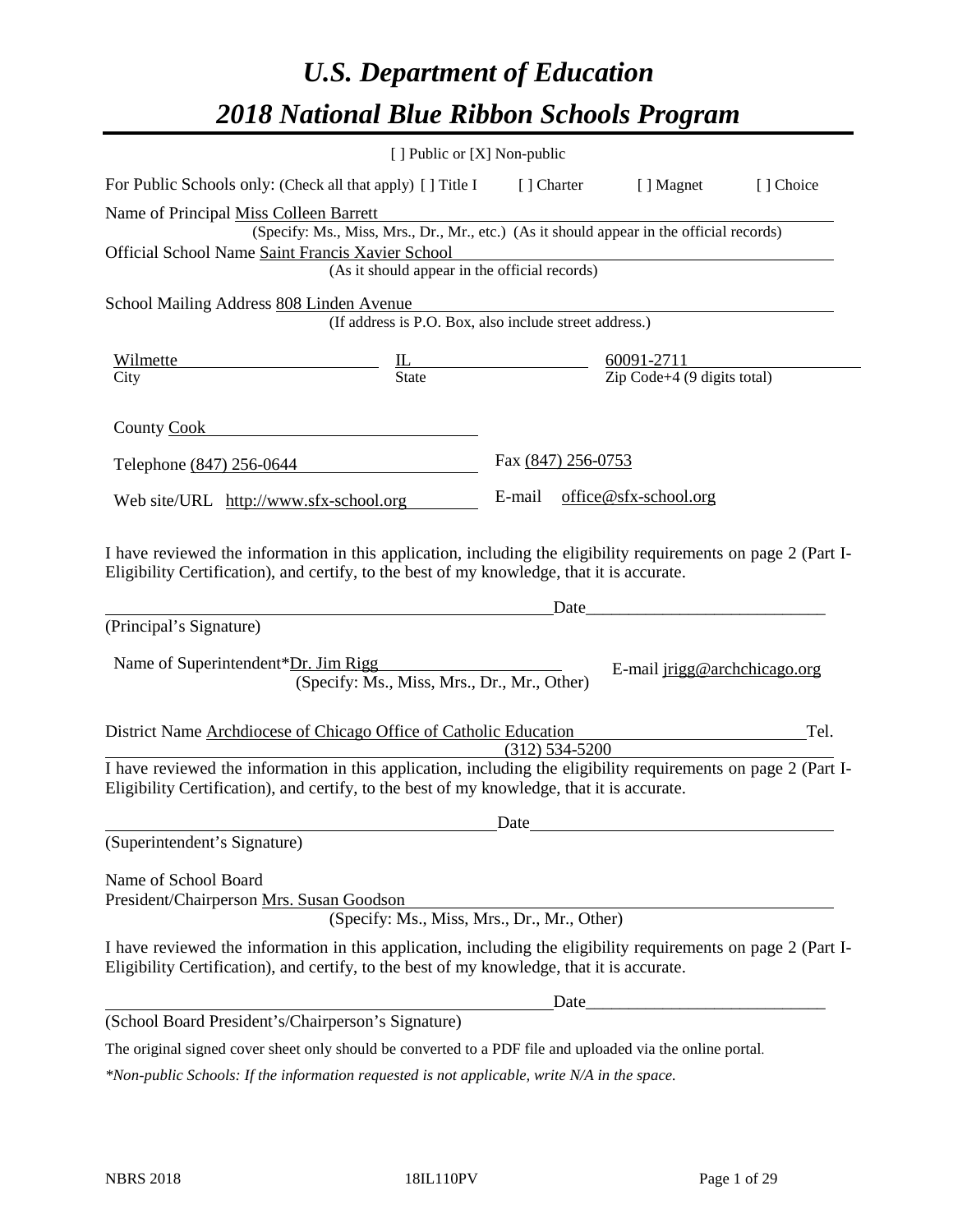- 1. The signatures on the first page of this application (cover page) certify that each of the statements below, concerning the school's eligibility and compliance with U.S. Department of Education and National Blue Ribbon Schools requirements, are true and correct. The school configuration includes one or more of grades K-12. (Schools on the same campus with one principal, even a K-12 school, must apply as an entire school.)
- 2. All nominated public schools must meet the state's performance targets in reading (or English language arts) and mathematics and other academic indicators (i.e., attendance rate and graduation rate), for the all students group and all subgroups, including having participation rates of at least 95 percent using the most recent accountability results available for nomination.
- 3. To meet final eligibility, all nominated public schools must be certified by states prior to September 2018 in order to meet all eligibility requirements. Any status appeals must be resolved at least two weeks before the awards ceremony for the school to receive the award.
- 4. If the school includes grades 7 or higher, the school must have foreign language as a part of its curriculum.
- 5. The school has been in existence for five full years, that is, from at least September 2012 and each tested grade must have been part of the school for the past three years.
- 6. The nominated school has not received the National Blue Ribbon Schools award in the past five years: 2013, 2014, 2015, 2016, or 2017.
- 7. The nominated school has no history of testing irregularities, nor have charges of irregularities been brought against the school at the time of nomination. The U.S. Department of Education reserves the right to disqualify a school's application and/or rescind a school's award if irregularities are later discovered and proven by the state.
- 8. The nominated school has not been identified by the state as "persistently dangerous" within the last two years.
- 9. The nominated school or district is not refusing Office of Civil Rights (OCR) access to information necessary to investigate a civil rights complaint or to conduct a district-wide compliance review.
- 10. The OCR has not issued a violation letter of findings to the school district concluding that the nominated school or the district as a whole has violated one or more of the civil rights statutes. A violation letter of findings will not be considered outstanding if OCR has accepted a corrective action plan from the district to remedy the violation.
- 11. The U.S. Department of Justice does not have a pending suit alleging that the nominated school or the school district as a whole has violated one or more of the civil rights statutes or the Constitution's equal protection clause.
- 12. There are no findings of violations of the Individuals with Disabilities Education Act in a U.S. Department of Education monitoring report that apply to the school or school district in question; or if there are such findings, the state or district has corrected, or agreed to correct, the findings.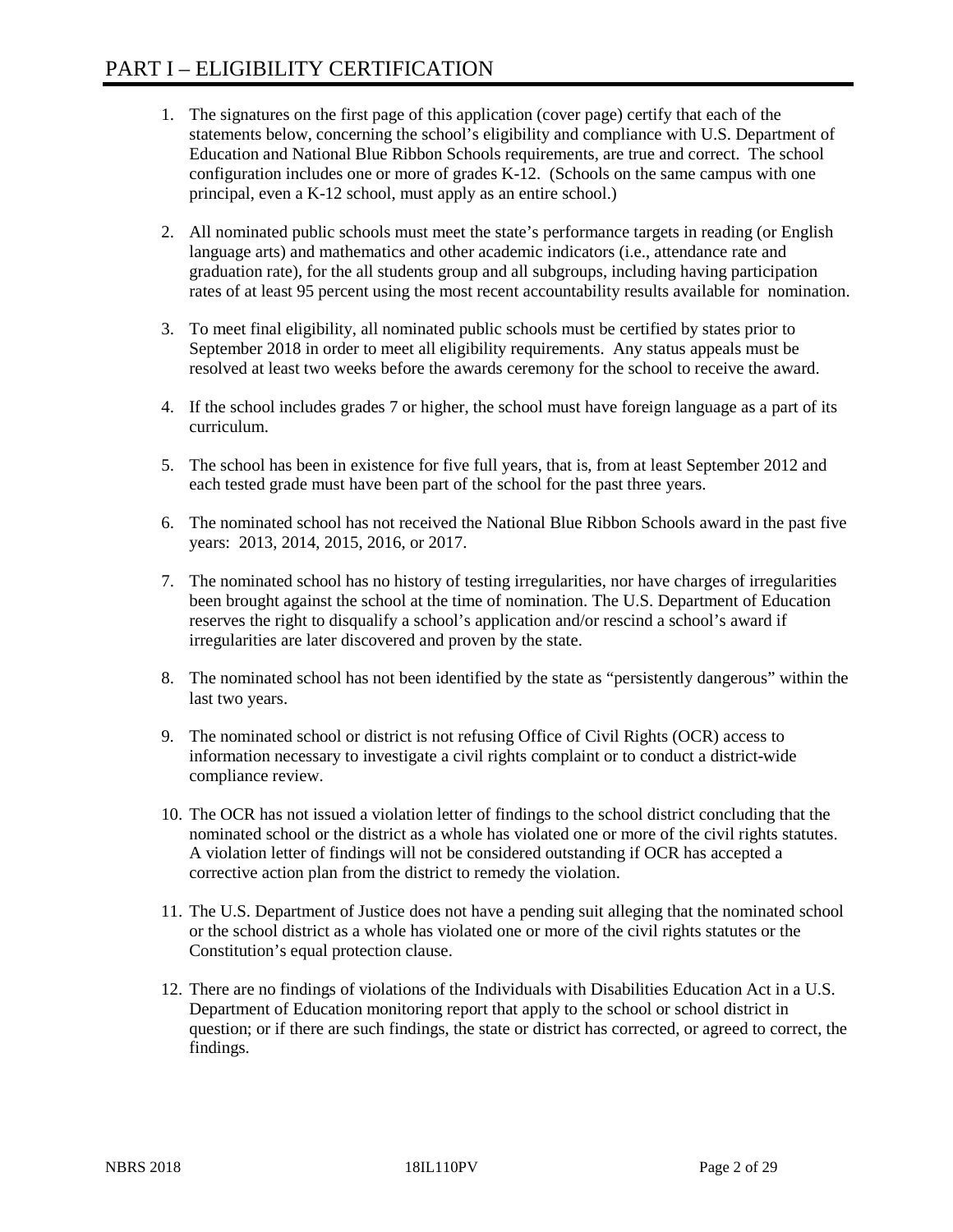# PART II - DEMOGRAPHIC DATA

#### **Data should be provided for the most recent school year (2017-2018) unless otherwise stated.**

**DISTRICT** (Question 1 is not applicable to non-public schools)

| $\perp$ . | Number of schools in the district<br>(per district designation): | 0 Elementary schools (includes K-8)<br>0 Middle/Junior high schools |
|-----------|------------------------------------------------------------------|---------------------------------------------------------------------|
|           |                                                                  | 0 High schools                                                      |
|           |                                                                  | $0 K-12$ schools                                                    |

0 TOTAL

**SCHOOL** (To be completed by all schools)

2. Category that best describes the area where the school is located:

[] Urban or large central city [X] Suburban [] Rural or small city/town

3. Number of students as of October 1, 2017 enrolled at each grade level or its equivalent in applying school:

| Grade           | # of           | # of Females | <b>Grade Total</b> |
|-----------------|----------------|--------------|--------------------|
|                 | <b>Males</b>   |              |                    |
| <b>PreK</b>     | 25             | 41           | 66                 |
| K               | 18             | 17           | 35                 |
| $\mathbf{1}$    | 23             | 16           | 39                 |
| 2               | 22             | 9            | 31                 |
| 3               | 19             | 24           | 43                 |
| 4               | 30             | 25           | 55                 |
| 5               | 16             | 21           | 37                 |
| 6               | 18             | 28           | 46                 |
| 7               | 22             | 20           | 42                 |
| 8               | 20             | 20           | 40                 |
| 9               | $\overline{0}$ | 0            | 0                  |
| 10              | 0              | 0            | 0                  |
| 11              | 0              | 0            | 0                  |
| 12 or higher    | 0              | 0            | 0                  |
| <b>Total</b>    | 213            | 221          | 434                |
| <b>Students</b> |                |              |                    |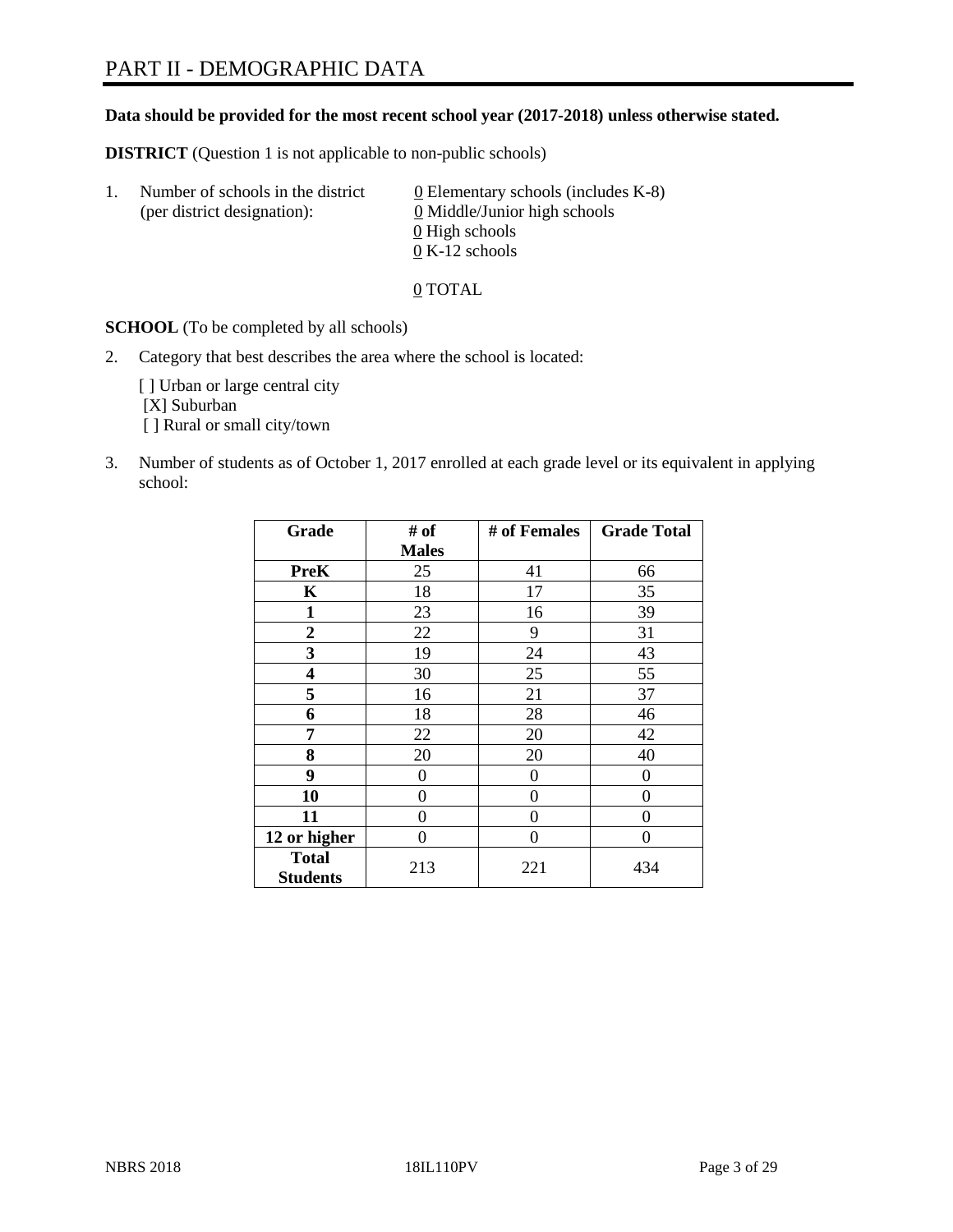the school: 2 % Asian

4. Racial/ethnic composition of  $\qquad 0\%$  American Indian or Alaska Native 0 % Black or African American 0 % Hispanic or Latino 0 % Native Hawaiian or Other Pacific Islander 92 % White 6 % Two or more races **100 % Total**

(Only these seven standard categories should be used to report the racial/ethnic composition of your school. The Final Guidance on Maintaining, Collecting, and Reporting Racial and Ethnic Data to the U.S. Department of Education published in the October 19, 2007 *Federal Register* provides definitions for each of the seven categories.)

5. Student turnover, or mobility rate, during the 2016 – 2017 school year: 1%

If the mobility rate is above 15%, please explain.

This rate should be calculated using the grid below. The answer to (6) is the mobility rate.

| <b>Steps For Determining Mobility Rate</b>         | Answer |
|----------------------------------------------------|--------|
| $(1)$ Number of students who transferred to        |        |
| the school after October 1, 2016 until the         | 6      |
| end of the 2016-2017 school year                   |        |
| (2) Number of students who transferred             |        |
| <i>from</i> the school after October 1, 2016 until |        |
| the end of the 2016-2017 school year               |        |
| (3) Total of all transferred students [sum of      |        |
| rows $(1)$ and $(2)$ ]                             | 6      |
| (4) Total number of students in the school as      |        |
| of October $1, 2016$                               | 463    |
| $(5)$ Total transferred students in row $(3)$      |        |
| divided by total students in row (4)               | 0.01   |
| $(6)$ Amount in row $(5)$ multiplied by 100        |        |

6. Specify each non-English language represented in the school (separate languages by commas): Romanian, Thai

English Language Learners (ELL) in the school:  $1\%$ 

3 Total number ELL

7. Students eligible for free/reduced-priced meals:  $0\%$ 

Total number students who qualify:  $\qquad 0$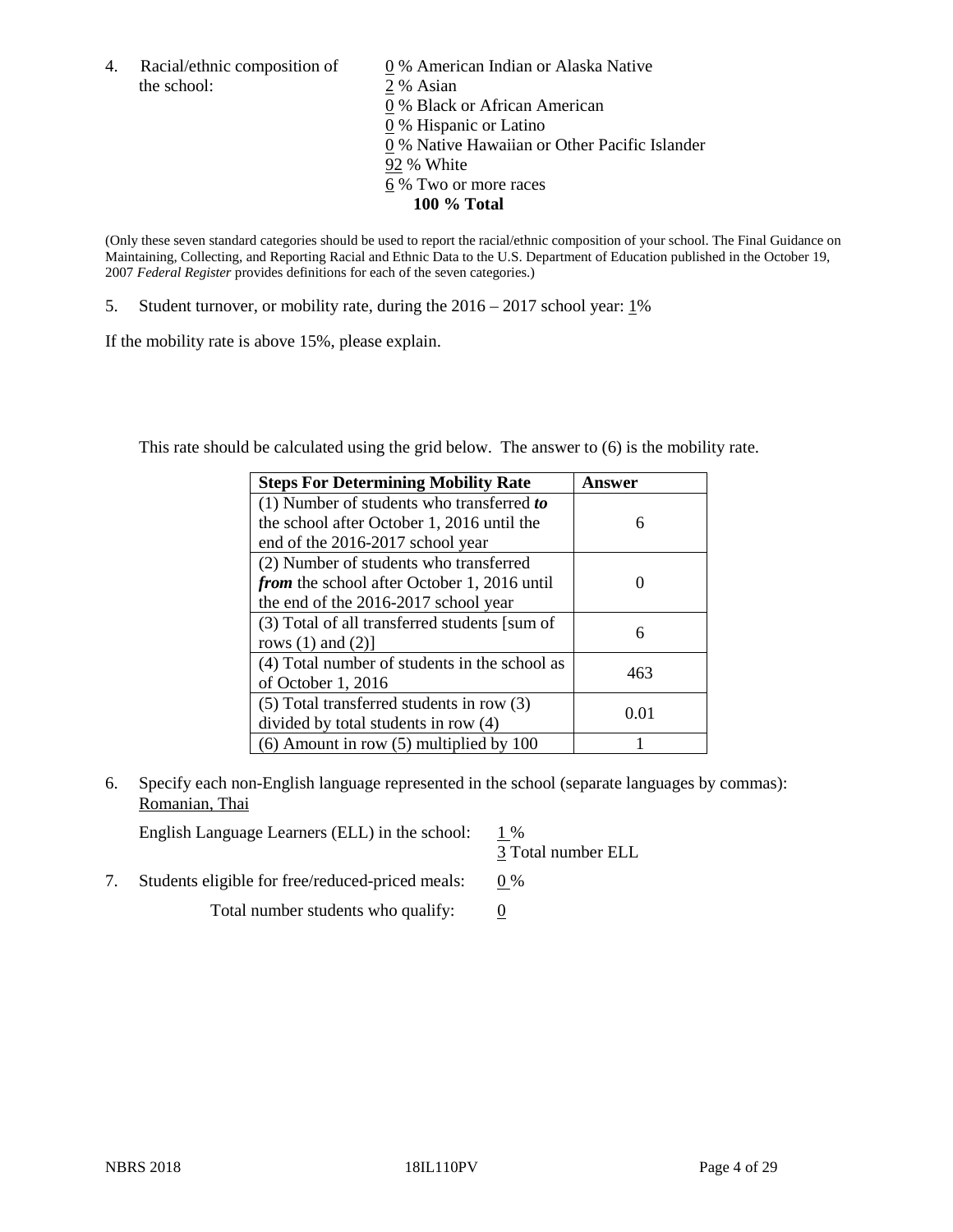15 Total number of students served

Indicate below the number of students with disabilities according to conditions designated in the Individuals with Disabilities Education Act. Do not add additional conditions. It is possible that students may be classified in more than one condition.

| 0 Autism                  | 0 Multiple Disabilities                 |
|---------------------------|-----------------------------------------|
| 0 Deafness                | 0 Orthopedic Impairment                 |
| 0 Deaf-Blindness          | 2 Other Health Impaired                 |
| 3 Developmentally Delayed | 3 Specific Learning Disability          |
| 0 Emotional Disturbance   | 8 Speech or Language Impairment         |
| 4 Hearing Impairment      | 0 Traumatic Brain Injury                |
| 0 Intellectual Disability | 0 Visual Impairment Including Blindness |

- 9. Number of years the principal has been in her/his position at this school: 5
- 10. Use Full-Time Equivalents (FTEs), rounded to nearest whole numeral, to indicate the number of school staff in each of the categories below:

|                                                                                                                                                                                                                                | <b>Number of Staff</b> |
|--------------------------------------------------------------------------------------------------------------------------------------------------------------------------------------------------------------------------------|------------------------|
| Administrators                                                                                                                                                                                                                 | 3                      |
| Classroom teachers including those<br>teaching high school specialty<br>subjects, e.g., third grade teacher,<br>history teacher, algebra teacher.                                                                              | 29                     |
| Resource teachers/specialists/coaches<br>e.g., reading specialist, science coach,<br>special education teacher, technology<br>specialist, art teacher, etc.                                                                    | 11                     |
| Paraprofessionals under the<br>supervision of a professional<br>supporting single, group, or classroom<br>students.                                                                                                            | 7                      |
| Student support personnel<br>e.g., guidance counselors, behavior<br>interventionists, mental/physical<br>health service providers,<br>psychologists, family engagement<br>liaisons, career/college attainment<br>coaches, etc. | 3                      |

11. Average student-classroom teacher ratio, that is, the number of students in the school divided by the FTE of classroom teachers, e.g.,  $22:1$  15:1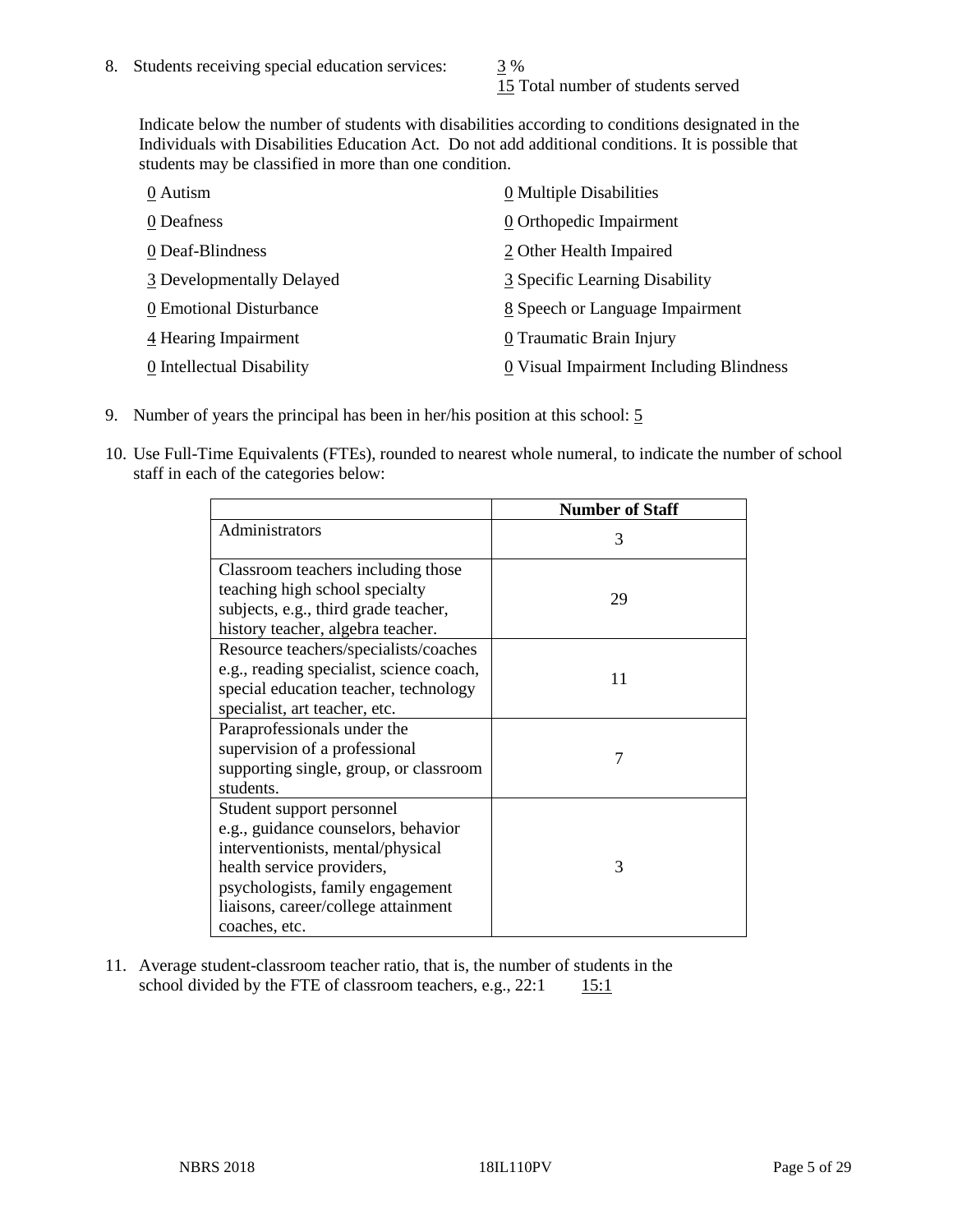12. Show daily student attendance rates. Only high schools need to supply yearly graduation rates.

| <b>Required Information</b> | 2016-2017 | $2015 - 2016$ | 2014-2015 | 2013-2012 | 2012-2013 |
|-----------------------------|-----------|---------------|-----------|-----------|-----------|
| Daily student attendance    | 97%       | 98%           | 96%       | ว7%       | 98%       |
| High school graduation rate | 0%        | 0%            | 0%        | 9%        | 0%        |

#### 13. **For high schools only, that is, schools ending in grade 12 or higher.**

Show percentages to indicate the post-secondary status of students who graduated in Spring 2017.

| <b>Post-Secondary Status</b>                  |              |
|-----------------------------------------------|--------------|
| Graduating class size                         |              |
| Enrolled in a 4-year college or university    | 0%           |
| Enrolled in a community college               | 0%           |
| Enrolled in career/technical training program | 0%           |
| Found employment                              | 0%           |
| Joined the military or other public service   | 0%           |
| Other                                         | $\gamma_{0}$ |

14. Indicate whether your school has previously received a National Blue Ribbon Schools award. Yes X No

If yes, select the year in which your school received the award. 2012

15. In a couple of sentences, provide the school's mission or vision statement.

SFX promotes service and compassion, educating the whole child in a faith-based environment by honoring the gifts of its students in their many forms.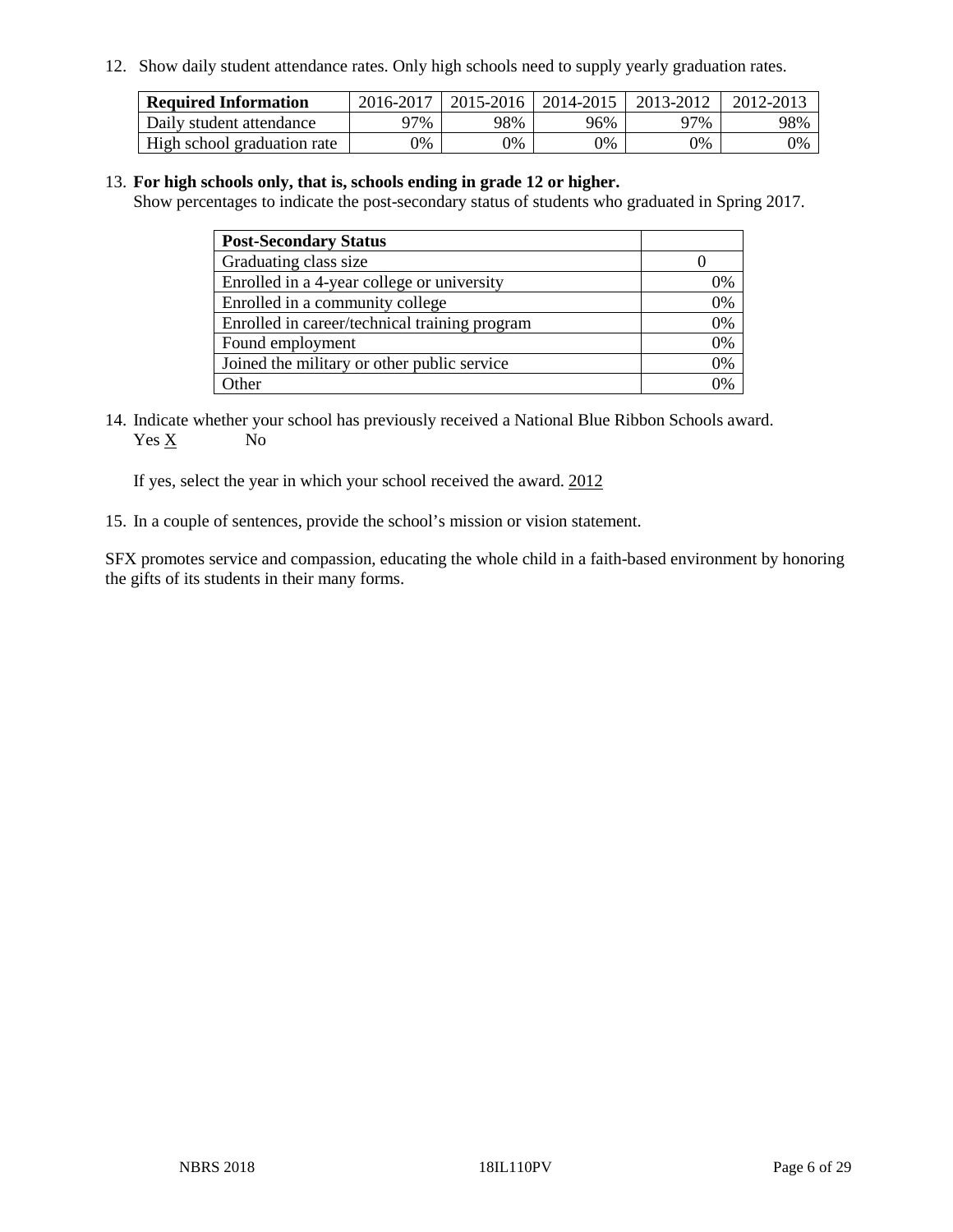# PART III – SUMMARY

St. Francis Xavier is a thriving Catholic school educating preschool through 8th grade students from Wilmette and the northern suburbs of Chicago. School families value the role of engaged and motivated teachers within a stimulating environment that prioritizes lifelong learning, faith development and the formation of informed and compassionate individuals. The school was founded in 1910 and draws inspiration from a rich legacy of faith in action. SFX calls students to make the world a better place by promoting a culture of care and concern in service to others. The school cultivates curious learners through a framework of academic excellence, faith tradition, collaboration and innovation in which students are known and honored for their gifts in their many forms. SFX families form a tight-knit community that enriches the school through service, regular and meaningful collaboration with administration, and authentic support of faculty, programs and traditions. Because the school operates in a well resourced public school district, faculty works diligently to craft a rich and diverse curriculum to remain competitive with area schools.

Students are continuously reminded of their responsibility to develop their talents to "be the best they can be" as articulated through the school's Crusader Covenant, calling students to lead with integrity, serve community, put faith in action, and live in harmony with others. Homeroom teachers regularly draw on diverse expertise and certifications to enhance student outcomes, including Masters Degrees in Social Work, International Relations, Business Administration and Reading. Three years ago, SFX launched an annual "Respect Each Difference" (RED) campaign that leverages perspectives from speakers across the U.S. and the world to build bridges of understanding. The year-long event is rooted in a community-read and author visit linking themes to Language Arts curriculum where they are further developed through classroom dialogue. This year's RED campaign focuses on exploration of world cultures, and the school welcomed an African dance troop and author Caitlin Alifirenka ("I Will Always Write Back") to campus to open eyes, hearts and minds.

St. Francis Xavier is a proud recipient of the 2012 Blue Ribbon Award. This milestone inspired the school to articulate and advance the very culture and character that precipitated its recognition, and led to a nomination for a Chicago Innovation Award in 2016. SFX thrives because it collaborates and innovates frequently and well, despite facilities that make differentiation and depth of curriculum a challenge. Blue Ribbon recognition inspired the school to develop a strategic framework that celebrates these characteristics, and guides lesson planning and cultural vocabulary. EPIC (Explore, Play, Invent, Create) was born in 2013 to fuel student curiosity and problem-solving skills and to provide a strategic platform for our technology initiative within the greater context of motivated learning and creative problem-solving. A technology integration specialist was brought on shortly thereafter to create opportunities for students in the areas of coding, robotics, maker ed and critical thinking.

EPIC draws students out of their comfort zones, and inspires faculty and parents. While an 8th grader may access EPIC through the school's Biomechanics and Prosthetics Club, a preschool student does so through engagement with Imagination Playground. Teachers participate in collaborative PD workshops to share best practices, knowledge of tools and apps, and cross-curricular resources. School families support this culture of innovation and curiosity through the parent-established "Make an EPIC Difference Fund," raising over \$200,000 to connect teachers with elite professional development experiences, including engagements with the Center for Transformational Educational Leadership through the University of Notre Dame, service opportunities in Africa, continuing education at the Teachers College at Columbia University, and workshops at the M.I.T. Media Lab's Center for Future Children.

Blue Ribbon also helped spur the school's appetite for a transformative campus improvement project through its capital campaign, "Faith in Action." Currently, much of the school's differentiation and the faculty's work happens in hallways, foyers and even oversized closets. Additional collaboration spaces, an expanded gym, and a new library will allow SFX to further explore a deep and nuanced curriculum that fuels excellence.

The school engages the community through meaningful dialogue with neighbors, Village leaders and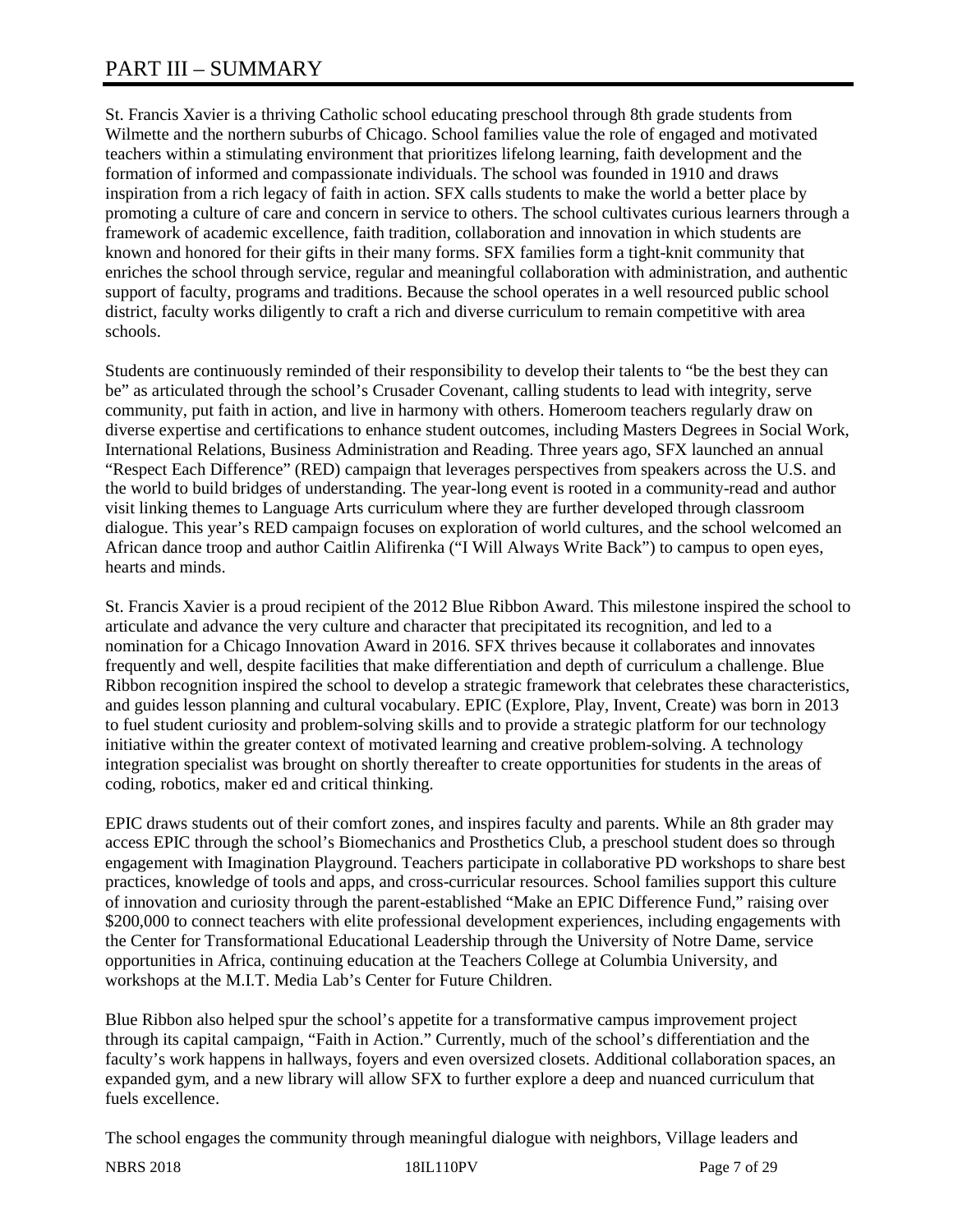Northshore area educators. St. Francis launched a Neighborhood Relations Committee this year and communicates with the Village of Wilmette and the extended community with great frequency. First responders and area veterans are recognized at special annual liturgies. This year's "One Author, One Community" initiative partners SFX with the Highland Park public school district to collaborate on a visit with "Lemonade Wars" author, Jacqueline Davies. The annual initiative is a conduit for community outreach with partnerships through the Public Library and SFX's sharing school, St. Thomas of Canterbury. RED connects St. Francis learners to writers, artists and speakers, encouraging curiosity for all the world has to offer and establishing relationships with members of a vast global community.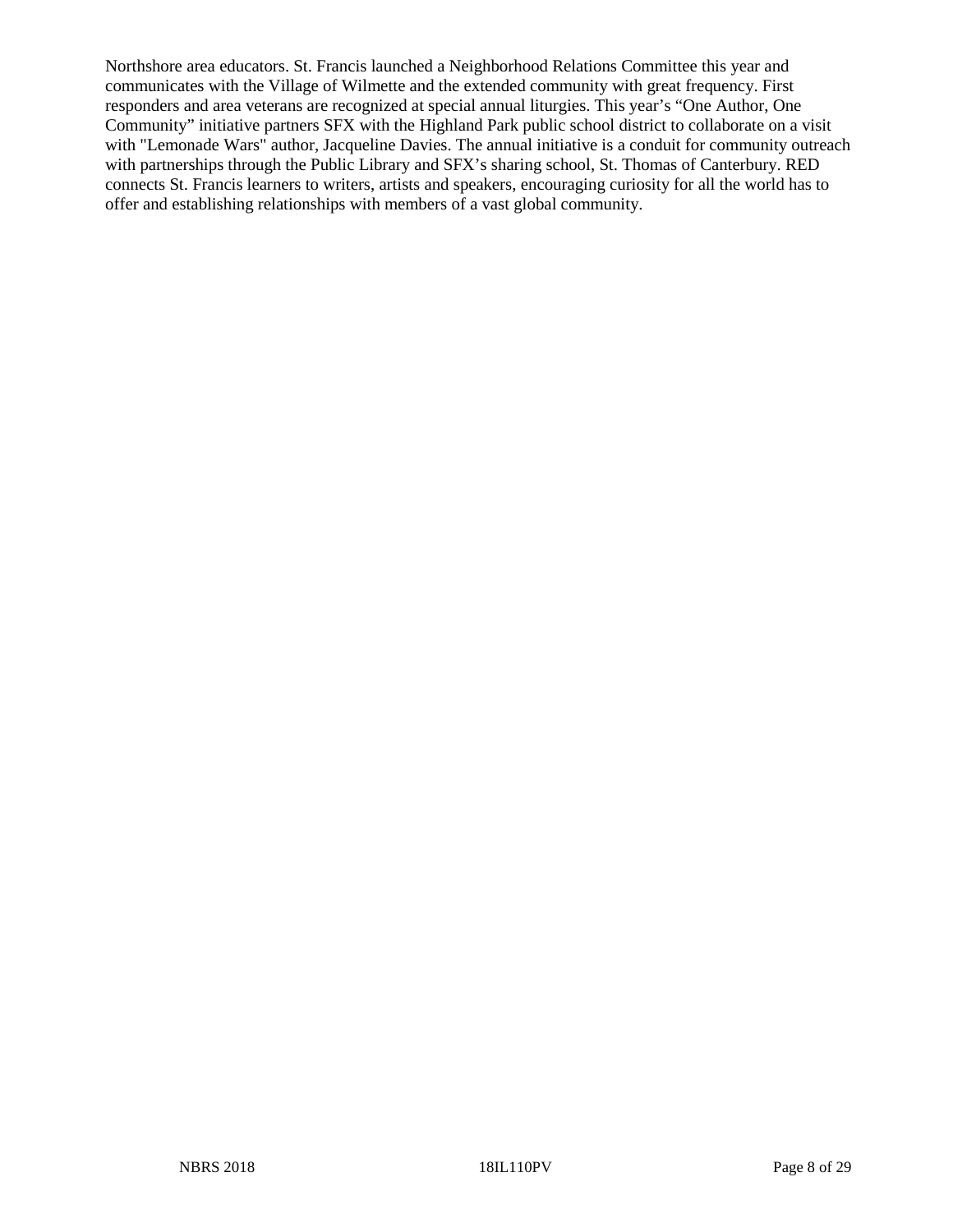# **1. Core Curriculum:**

SFX curriculum is dynamic and student-centered, developing the whole child to prepare students for success in high school and beyond. Curriculum is aligned with Illinois State Teaching Standards, Chicago Archdiocesan Standards, and 21st Century Learning Skills so that learning benchmarks are achieved and surpassed. SFX educates learners through a diverse PreK-Middle School curriculum and partnership across grades yield rich learning experiences. Curriculum flourishes through the oversight of a dedicated Early Childhood Director and, new in 2013, a talented Middle School Director.

Math teachers employ flexible grouping in grades 3-8 through quarterly diagnostics to advance math skills and support learners. Students are placed into three new math classes at the start of each quarter to leverage targeted teaching strategies. 5th-8th grade content includes number and operations, fractions, geometry, algebra, measurement, data analysis and probability. A significant number of 7th and 8th grade students attend accelerated high school math programs. Placement into high school math has increased as SFX has implemented flexible grouping and differentiation.

Science instruction focuses on inquiry and experimentation. Over the past five years, SFX has adopted the New Generation Science Standards, making science more hands-on.  $\overline{K}$ -5 teachers focus on wellness and nutrition, energy and natural resources, ecosystems, meteorology, prehistoric periods, earth and space, and the human body. 6th-8th graders meet daily in the lab, supported with sophisticated experimentation through a rigorous science fair project. Students hypothesize, manipulate variables, interpret data and identify findings. Research is performed on iPads, projects are judged by a panel, and winners compete at regional competitions.

Social Studies instruction brings history to life through critical topics and time periods. Teachers host a mock immigration to Ellis Island and a walking tour of Wilmette. By embedding tangible experiences into curriculum, students learn lessons grounded in significant historical locations. 5th-8th grade curriculum focuses on Western civilization, world cultures and U.S. History. The Illinois state and U.S. Constitution exams are highlights, as well as a 7th grade trip to Springfield, IL and an 8th grade trip to Washington, D.C.

SFX meets the needs of young readers and writers by providing ample opportunities to build comprehension skills and develop as writers. Over the past two years, the school has employed the Lucy Calkins Units of Study for Reading and Writing in K-5, instituting an overarching literacy curriculum. In the past three years, St. Francis has added Reading Specialists to support literacy in a more intentional manner. Learners are supported across all grades as specialists provide the wrap-around services required for continued growth. Literacy activities address various learning styles and engage readers in multiple methods of instruction and practice. Students participate in 90-minute literacy blocks including small-group instruction, independent reading, reading aloud with partners, and listening to reading. Teachers integrate Jennifer Serravallo's Reading and Writing strategy lessons into planning and students refine comprehension, accuracy, fluency, and vocabulary expansion.

K-4 students work with words to master developmental phonics and spelling skills rooted in the systematic approach of Donal Bear and Shane Templeton in "Words Their Way." Phonics and spelling skills in PreK-2nd grade are supported by Jolly Phonics and Michael Heggerty through individualized instruction. K-2 teachers employ a word mastery program on Dolch sight words through a home-school program. In grades 3-4, student-led literature circles emerge with teacher-led instructional guided reading groups. Students are supported with mini-lessons surrounding themes and comprehension strategies and apply them across genres. Teachers integrate a wide variety of literature, spanning modern and traditional to fiction and nonfiction.

Middle School engages thought-provoking novels and independent reading where novels are differentiated to meet the needs of smaller groups. Goals include mastering diverse formats while writing across curriculum. Grammar, editing, vocabulary and spelling are integrated within writing instruction and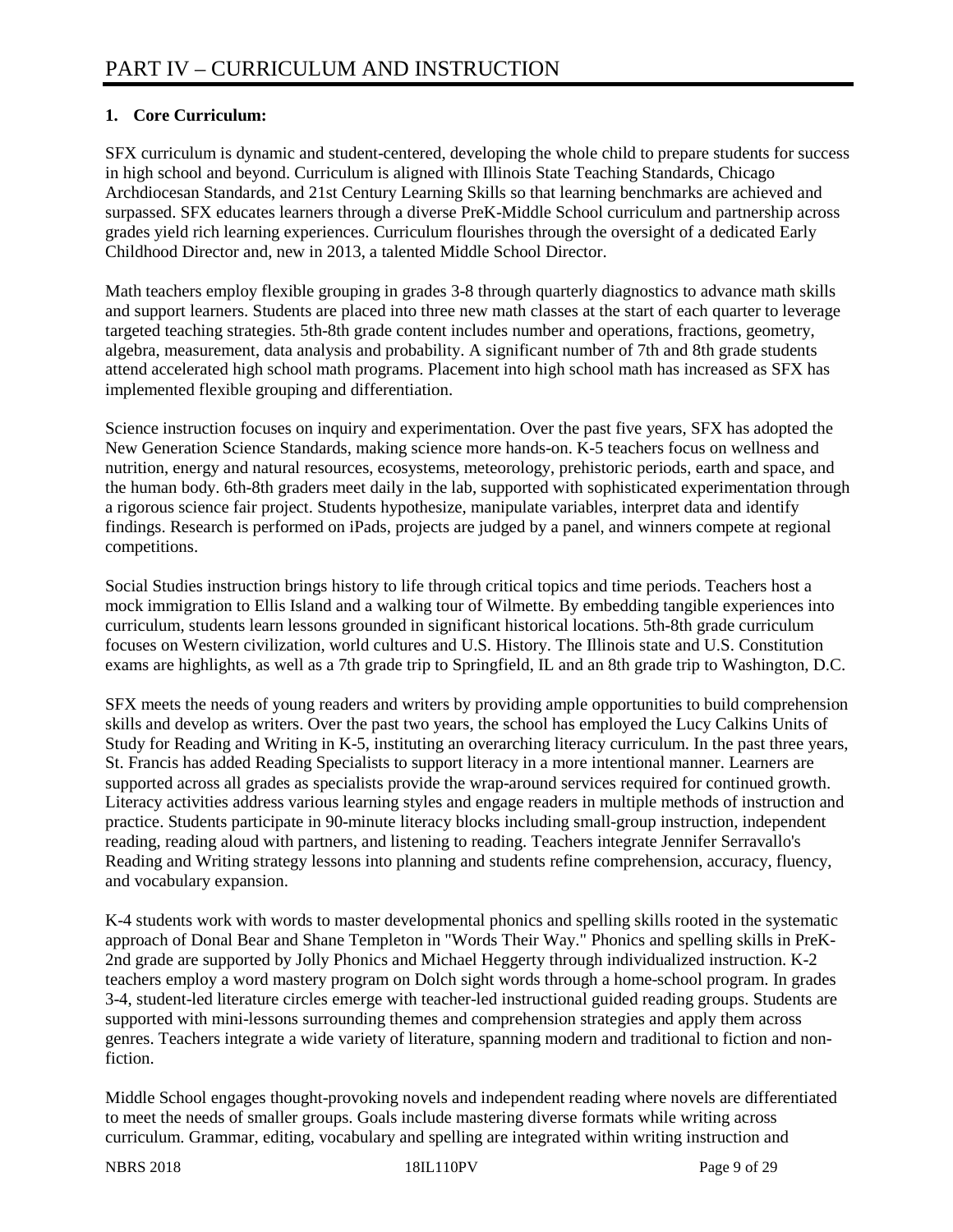experiences. Class discussion, multimedia activities, book talks, library support, and author visits bring literature to life. Workshops with the Chicago Shakespeare Company provide cultural context, performance experience and even sword-sparring instruction to 8th graders just beginning to unpack the complex works of Shakespeare. A love of reading is the overarching goal as students continue to develop comprehension and analytical skills.

Preschool curriculum emphasizes pre-reading skills through sound recognition and phonemic awareness, number recognition through discovery and play, independent play to foster imagination and independence, and guided play to develop social skills for healthy relationships. Students explore God, nature and science through discovery activities, and emerge with the scaffolding for a successful Kindergarten transition. Teaching aligns with K-3 curriculum, promoting a continuum of letter and number knowledge, spiritual awareness, and a wonder for all the world has to offer. Students "graduate" with a platform of knowledge exceeding Archdiocesan standards and fostering a love of learning to last a lifetime.

#### **2. Other Curriculum Areas:**

Collaboration is a defining SFX characteristic. Practiced through technology, music, visual arts and library, it's transformative for students' ability to learn, grow and shine. The library partners with teachers to cultivate a love of literacy. The art room and EPIC Studio, home to tech and out-of-the-box thinking tools, are stationed adjacent to the library to promote project-centered dialogue. Prolific collaboration includes Little Bits art projects, author visits supported by visual arts contests, and storytelling-meets-tech through iBook animated shorts. The library is a hub of activity where students acquire research skills, find guidance in "just right" selections, and develop reading skills through the Blue Stem Challenge and Global Read Aloud Project. Partnership with a cohort of authors invites new ways of thinking while building capacity for empathy as listeners and learners. This fall's 8th grade Battle of the Books team won the Illinois state title, proving further linkages between literacy and successful outcomes.

In the past five years, technology integration has been a focus across curriculum. With the launch of EPIC in 2013, SFX created a niche for a specialist to move students from consumers to creators. Through classroom EPIC hours, collaboration across grades, and project-based innovation, this transformative role prepares learners for careers that don't yet exist by encouraging curiosity, maker-skills, digital citizenship and a relationship with emerging technologies. Partnership with Shedd Aquarium has yielded SFX teams in the annual Underwater Robotics competition. Robotics sequences with legos, coding, and tech tools spanning Beebots to 3D printing engenders curiosity for how and why technology exists to benefit humanity. 2016 participation in the Global Day of Design brought K-8 students together to invent something to benefit the school: teams brainstormed, tinkered with models and crafted presentations. Collaboration across curriculum has yielded a range of authentic learning experiences, including a field trip around augmented reality, pH sensors and geographic mapping tools last year to explore a baseball field that was formerly a cemetery destroyed in the Great Chicago Fire. iPad carts, SMART Boards, Google Chrome Books, and a 1:1 iPad Middle School initiative support student-centered methods to encourage creativity and critical thinking. Digital portfolios, collaborative digital projects and worldwide Skype relationships are but a few examples of how technology has transformed learning.

Physical Education has flourished over the past three years and is now supported by a second PE teacher. Curriculum highlights the benefits of movement and play and teachers weave these cues into classrooms, including "brain breaks" that get kids jumping and moving between lessons. Parents have rallied behind the connection between physical wellness and learning readiness and installed a turf field three years ago. PE space has doubled, and students enjoy increased opportunities for unstructured play and team building. K-8 students meet for PE twice per week.

The arts are a conduit for self-discovery, and faculty provides exposure to "safe" risk-taking that builds confidence. This fall, one of the school's two music teachers performed in an understudy role in the Lyric Opera of Chicago. By remaining flexible to growth opportunities, St. Francis empowers teachers to promote curiosity and model life-long learning. Visual arts curriculum has collaborated with performance art through Art in Action Days instituted in the past four years, inviting graphic notetakers, spray paint artists and improvisational performers to lead workshops. Arts instruction is provided weekly to students in PreK-8.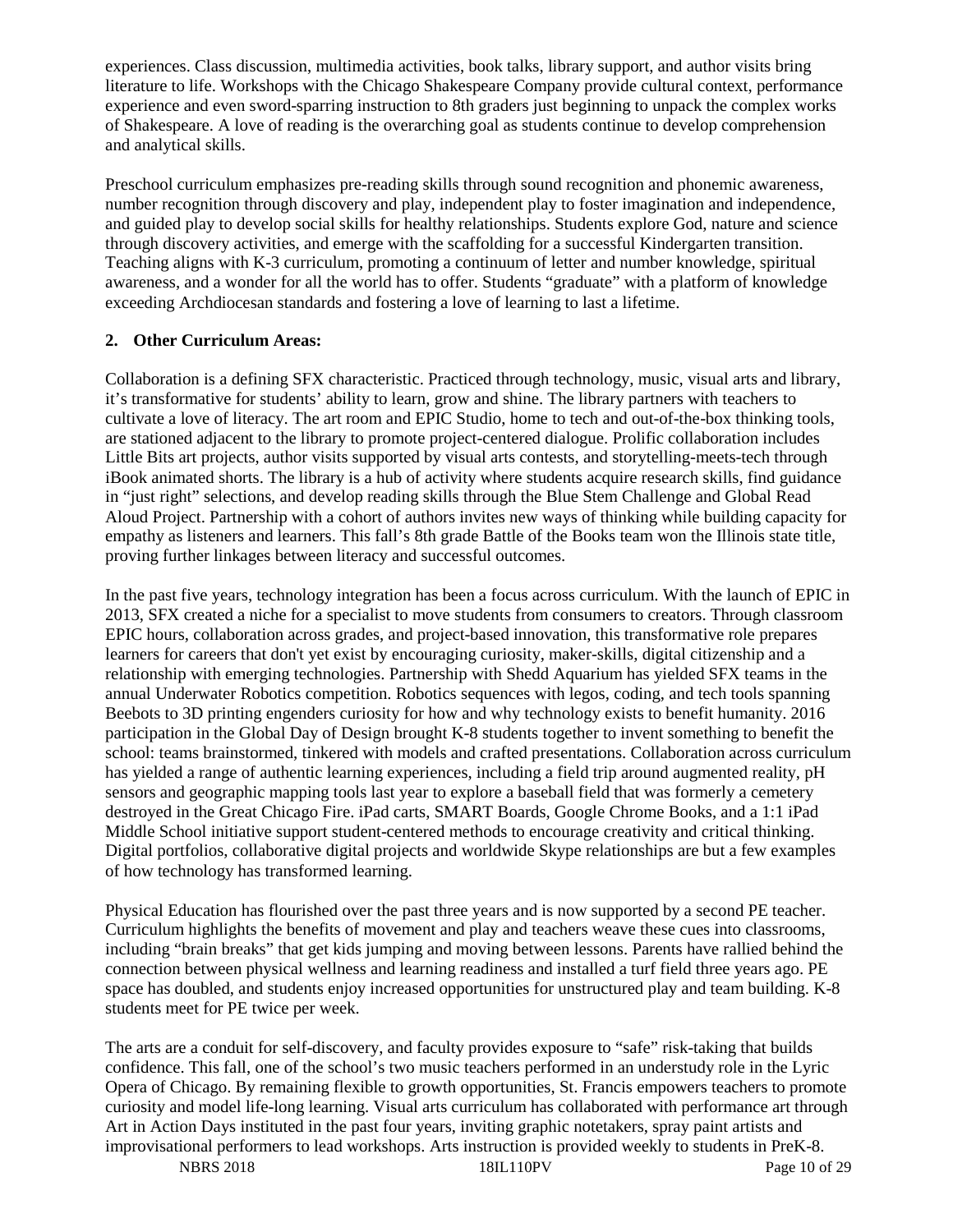5th-8th grade students rotate art and music quarterly in single-sex instructional settings.

SFX School is in compliance with the program's foreign language requirements. Language is explored through the study of Spanish in PreK-5 and Latin in 6th-8th grades. Students meet twice per week with the Spanish teacher, who promotes Spanish-immersion through dialogue, music and interactive exercises. Weekly blog updates allow families to support instruction at home through online resources. Latin meets four times per week and makes connections to socio-economic and political historical contexts, with projects including the construction of a domus to better understand Roman living conditions and the opportunity to excel through Certamen and the National Latin Exam. Students graduate with a sturdy foundation in romance languages, positioning them for success in high school language acquisition.

#### **3. Instructional Methods, Interventions, and Assessments:**

St. Francis configures its facilities to address the developmental needs of students, and to enable more thoughtful groupings to support student and faculty collaboration. Taking a cue from the successful independent school model, SFX engages students through its Early Childhood (Preschool-K), Elementary (1st-4th) and Middle School (5th-8th) programs. Since winning the Blue Ribbon Award in 2012, the school has expanded its administrative team with the hiring of a full time Assistant Principal, a Middle School Director and a Communications Specialist to support the needs of a vibrant school population.

Regular assessments ensure that SFX remains student-centered and responsive. Beginning in 2016, students in grades 3-8 take the Aspire Test. Aspire is a national, standardized assessment tool produced by the ACT, the most widely administered college entrance exam in the state of Illinois. Aspire is linked to ACT College Readiness Benchmarks and aligned with the Common Core State Standards. The test covers english, math, reading, science and writing and is designed for students in grades 3-8. Aspire is one of many tools utilized by St. Francis to monitor student progress and better understand areas of strength and opportunity with regard to student needs.

Formal review of testing results is undertaken by the learning behavior specialist and Principal, and a trend analysis identifies themes spanning multiple years. The specialist creates a "watch list" informed by Aspire scores and progress monitoring data. Teachers are notified of special needs and a detailed plan for support and growth is established for at-risk students. Analytical results are presented to faculty, shared with the Pastor and school leadership, and disseminated to parents through a report that draws conclusions and recommends action by grade level and discipline. Testing results also identify opportunities for enhancement within curriculum.

Progress monitoring happens three times per year in the areas of reading, math and language arts to measure performance and growth. K-4 students, for example, are assessed using the Fountas & Pinnell Benchmark Assessment System in November, January, and May to determine instructional and independent reading levels. Students are placed in flexible, guided reading groups based on their reading levels and literacy needs. This method supports struggling readers with developmentally-appropriate texts, while also challenging advanced readers with higher-level texts and more advanced strategies.

Instructional methods are tailored by age and socio-emotional developmental stage, and are supported by the school's social worker. The Middle School Director meets regularly with subject teachers to provide guidance specific to not only curriculum but also developmental needs of young adolescents. In grades 5-8, daily, single gender advisories paired with an adult advocate serve as a "safe" haven. Advisors "loop" with Middle School students from grades 5 through 8 in order to develop a relationship that supports the social, emotional, spiritual and academic growth necessary during these critical years. Students also meet in these single gender groups for a weekly formation class to deep-dive into topics including study skills, social/emotional resources, executive functioning, friendship and goal setting. Arts instruction happens in small, single-gender classes where students are more comfortable taking risks. Teachers take these opportunities to inspire students to embrace the arts.

Primary grade students in need of academic support based on progress monitoring in reading and math are provided opportunity for additional practice with the appropriate specialist. Students falling below the 10th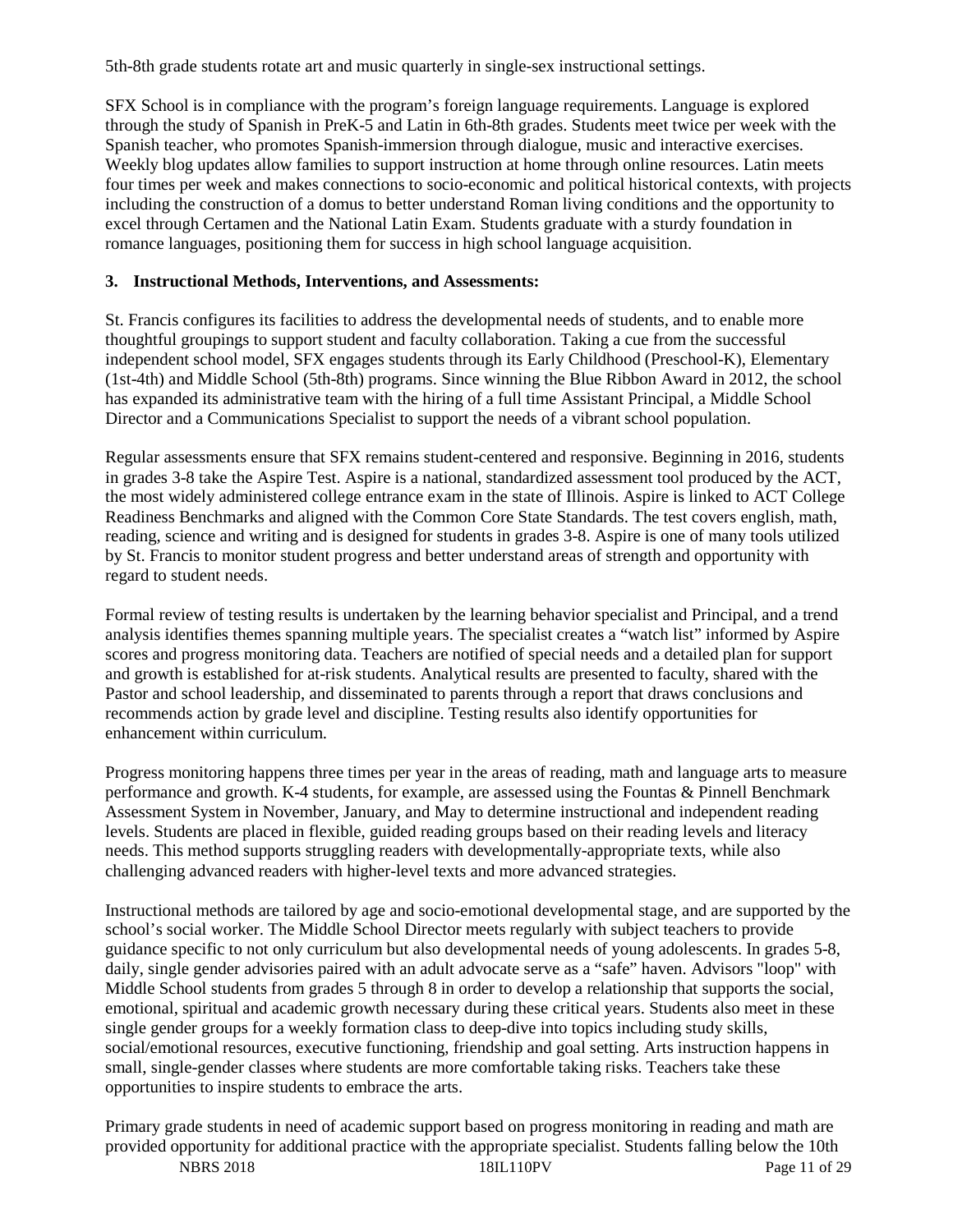percentile nationally using Curriculum Based Measures (CBM) assessment receive intensive instruction with the learning behavior specialist. In the Middle School, subject-specific faculty support students requiring differentiation from regular reading curriculum as identified by Aspire performance and daily progress monitoring. Early Elementary learners benefit from intervention from the speech therapist and learning behavior specialist where appropriate. SFX frequently communicates opportunities for District intervention in support of Early Childhood students.

Assessment data help pinpoint opportunities for individual student improvement, and have led to programs such as "10th Period," an after school tutoring/study group program. Assessment review also shapes overarching curriculum goals. Teachers refine and adapt curriculum and design instruction to ensure success into the next grade level. These tools have heavily influenced efforts to provide increased tiers of support and differentiation in math and reading.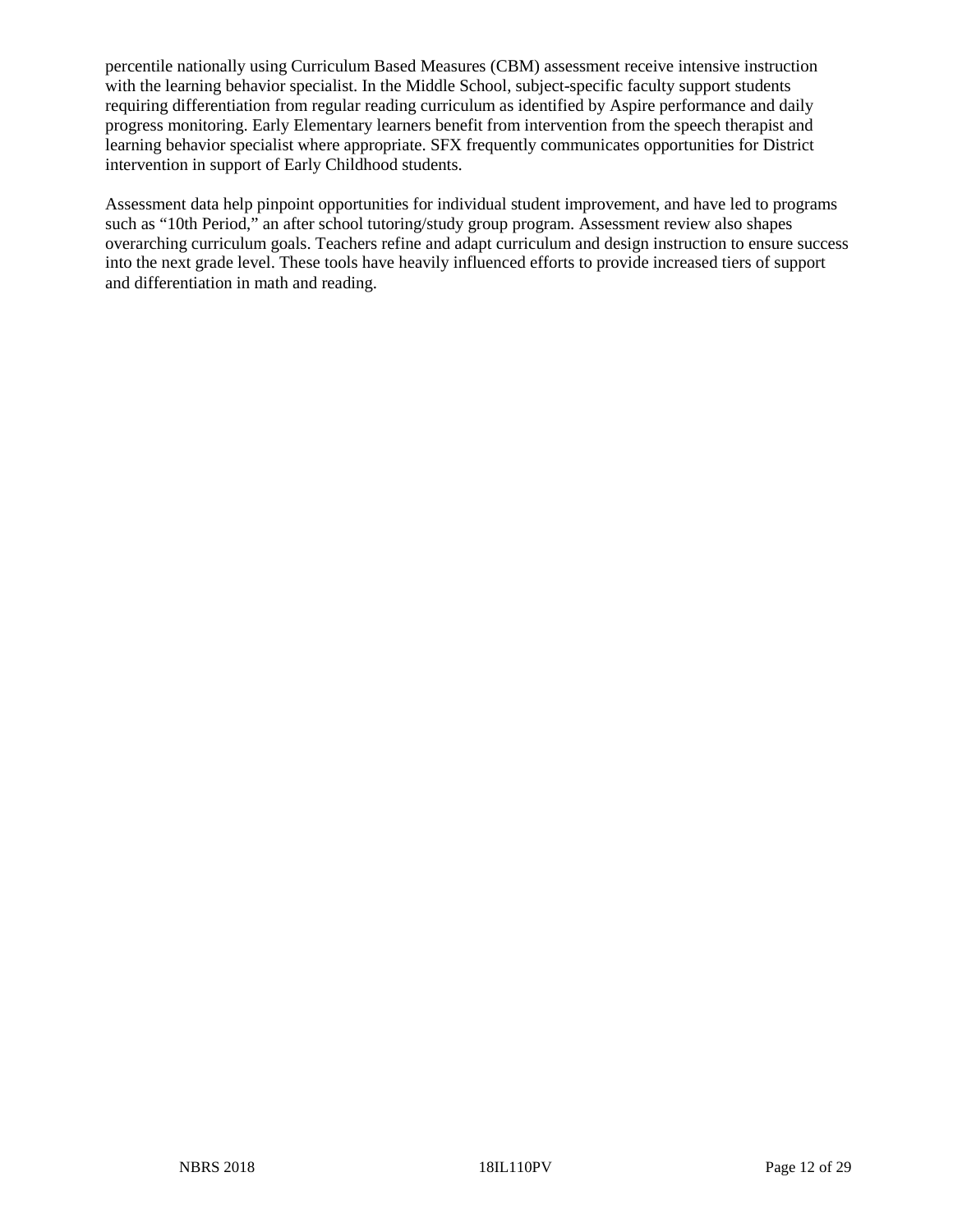#### **1. School Climate/Culture:**

SFX thrives because its engaged and motivated community works together as one body. Faculty is committed to knowing and honoring students, and teachers partner with families to cultivate gifts and close learning gaps. The Principal emphasizes celebrating moments of joy, instilling a culture of gratitude, and modeling Christ's love through service to others. Students are held to high academic and moral standards, and teachers feel called to participate in the formation of individuals who are aware of their gifts and their responsibility to use them to make a difference in the world.

Teachers draw on multiple and diverse degrees and certifications to enhance learning and emotional buoyancy. A first grade teacher, for example, regularly leverages her degree in social work to guide students as they navigate conflict resolution and goal setting. The Middle School's single sex advisories, formations periods, and special opportunities including the 6th grade annual team-building/outdoor ed experience at Covenant Harbor ensure faculty remain responsive to challenges brought on by normal academic and social stressors. Outside speakers, including last year's workshops by Dr. Michael Thompson, keep students, parents and teachers engaged in healthy dialogue with the best interest of students in mind. A dedicated school social worker supports students through moments of difficulty while also identifying proactive resources to encourage emotional health and well-being.

Teachers know the love and support of parents and each other, and this culture of care and concern is critical to the school's success. New faculty members are paired with a mentor for support and guidance. Regular communication with administrators and the confidence that comes from their support is engendered through weekly updates, team planning meetings, access to elite professional development experiences and classroom resources, an open door policy in the Principal's Office, and routinely scheduled workshops and conferences. Teachers convene regularly through social and professional development opportunities. At an event three years ago, teachers were organized into teams, each given \$100, and told to "spread joy" across Chicago over the next two hours. This winter, SFX purchased a Fitbit for every teacher so that faculty may take part in a supportive fitness challenge.

Parents demonstrate teacher appreciation through monthly lunches, recognition of teacher birthdays, the Teachers Light the Way and Holiday Funds, the celebration of a "Faculty Feast" and a catered holiday party. A Helping Hands network aids school families and faculty during moments of personal challenge.

#### **2. Engaging Families and Community:**

SFX student success is directly correlated to the role families play in the school's vibrancy and longevity. Parents touch every aspect of school operations: leadership and volunteerism, fundraising, academic support and service. As such, SFX seeks to honor and engage families in numerous ways. Alumni are invited back for reunions, a field day event is celebrated annually for graduating high school seniors, a Grandparents' Day event welcomes guests for a morning of classroom visits and liturgy, and "graduating" 8th grade families are honored at a special dinner. The Principal encourages positive communication through spontaneous phone calls home to celebrate small victories—whether it be kindness shown to a classmate or academic successes. Parents know of the school's gratitude for all they do for its teachers through regular and meaningful communication.

Community engagement comes to life through a partnership of combined resources. Examples include author events shared with the public library and last year's trip to the state capital for the Illinois Computing Educators Conference, where SFX students advocated for innovative tools and practices in Illinois classrooms. Throughout the year, SFX families come together to serve under-resourced neighbors: with an annual rummage sale, through fundraising for a school in Haiti, and with tutoring services and donations of supplies for families at St. Thomas of Canterbury in Chicago. SFX shines brightest when engaged in service to others.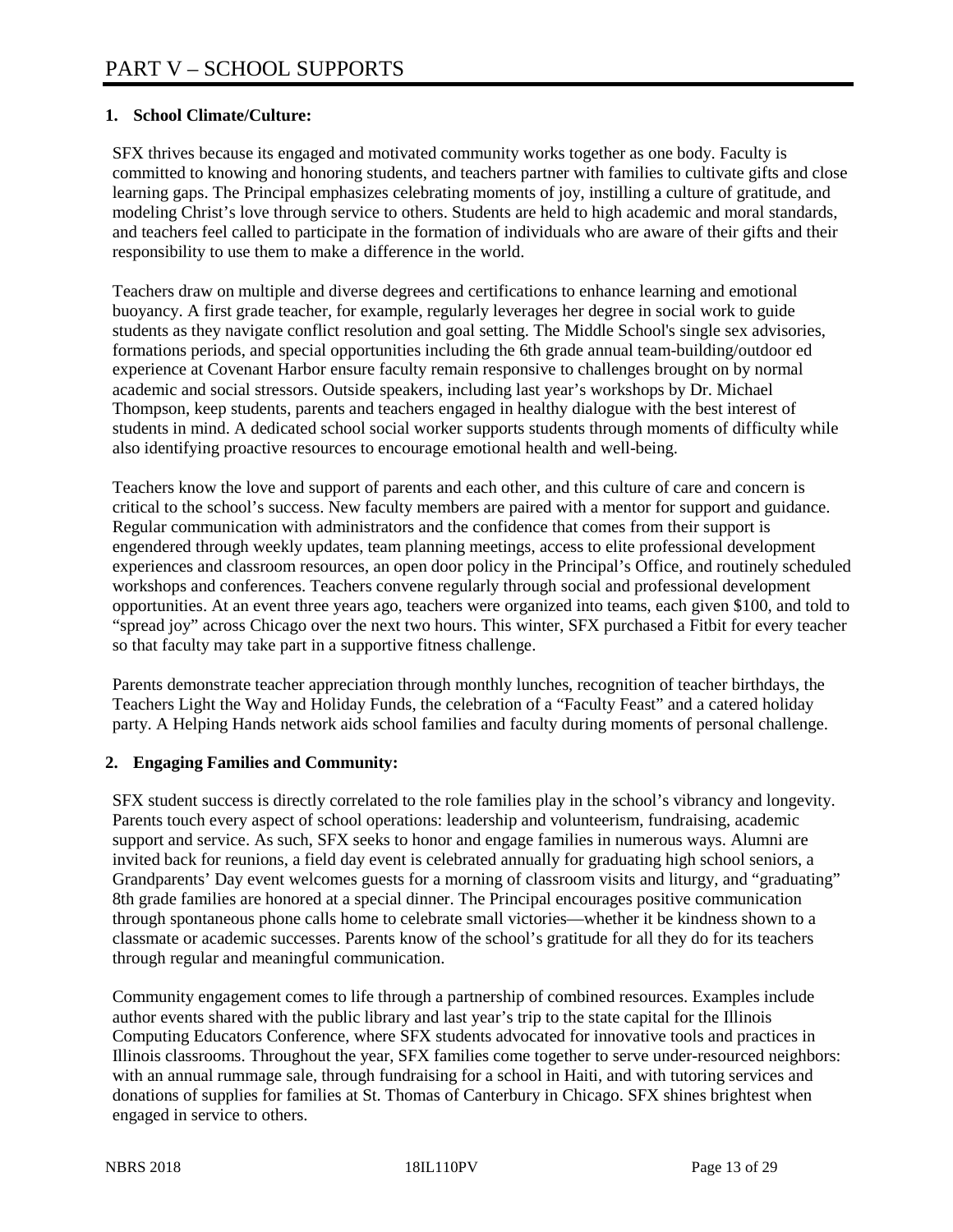The school works closely with the surrounding neighborhood and the greater Wilmette community. Increased differentiation and breadth of programming over the past five years have precipitated the need for new and expanded spaces. Teams of parish and school families have come together to collaborate with neighbors and Village officials to produce a campus improvement plan that will enable future students to grow roots and thrive. To date, families and friends of the school have responded by raising nearly \$8 million in support of the SFX capital campaign, "Faith in Action." The school community won a unanimous vote through the Village Zoning Board of Appeals and the Village Board of Trustees. SFX is grateful to be recognized as a vibrant force and a positive voice in Village efforts to recruit engaged and active families to the Wilmette area. Together, strong schools and invested community leaders create the foundation for healthy and compassionate neighborhoods. Student achievement is celebrated with the Wilmette and greater Archdiocesan community through the media and in acts of service and civic collaboration.

#### **3. Professional Development:**

St. Francis Xavier Administration sets professional development as a top priority and continuing education as an expectation of all faculty members. This practice benefits students through the application of fresh ideas and the implementation of best practices, and also serves as a critical teacher retention tool. Motivated teachers who wish to better themselves are grateful for the opportunity to invest in their own development and to bring that learning back to their colleagues at SFX.

All teachers receive a \$1,200 annual stipend to support their own professional development. This academic year, SFX and its Principal began a two-year partnership with the University of Notre Dame's Center for Transformational Educational Leadership. This relationship extends numerous all-school PD and coaching opportunities to our learning community. Over the past several years, faculty have participated in the Erikson Institute/Archdiocese Early Childhood TEC Mentor Program, the Archdiocese of Chicago Early Childhood Leadership Academy, the NAEYC Conference, the AMLE National Conference, Educators Camps including Nerd Camp, and more.

This past summer, teachers traveled to MIT's Media Lab/Center for Future Children, Columbia University's Teachers College, the University of Notre Dame's ACE Program, the Pacific Coast Literacy Institute, and to responsive classroom conferences across the country. Professional development encompasses service learning models, including service and learning through an orphanage in Tanzania. SFX teachers stretch and grow, rejuvenating their own curiosity and openness to new ways of seeing the world. This impacts messages and themes woven into classroom conversations in powerful ways.

St. Francis teachers and administrators lead and serve through professional development experiences, expanding their networks in the process. New relationships and shared best practices gathered in the field are implemented in classroom learning experiences back at SFX. The school's technology integration specialist serves on an elite Archdiocesan "innovative tech coach" team tapped to train and lead across nearly 200 schools. Teachers serve and learn through partnership with forward thinking organizations including the Alliance for Early Childhood and the Family Action Network. Insights from professional development experiences are shared through monthly all-faculty workshops and best practices are diligently and thoughtfully implemented across Preschool-8th grade classrooms. The result is a robust faculty retention rate, teachers who feel inspired and rejuvenated in their calling, a high degree of expertise across faculty, and students who remain engaged and excited by the injection of new ideas and out-of-thebox instructional methods.

#### **4. School Leadership:**

St. Francis Xavier leadership models innovation, responsibility and community with the success of its students foremost in mind. Stemming from its prior Blue Ribbon win and with the promotion of a new Principal the following year, SFX has capitalized on its progressive momentum through a culture of innovation. The school formalized a three-tiered organizational structure with the hiring of a passionate Middle School Director in 2013. Beginning in 5th grade, dialogue and learning opportunities reflect an increasing level of sophistication and personal responsibility. Parent-teacher conferences include students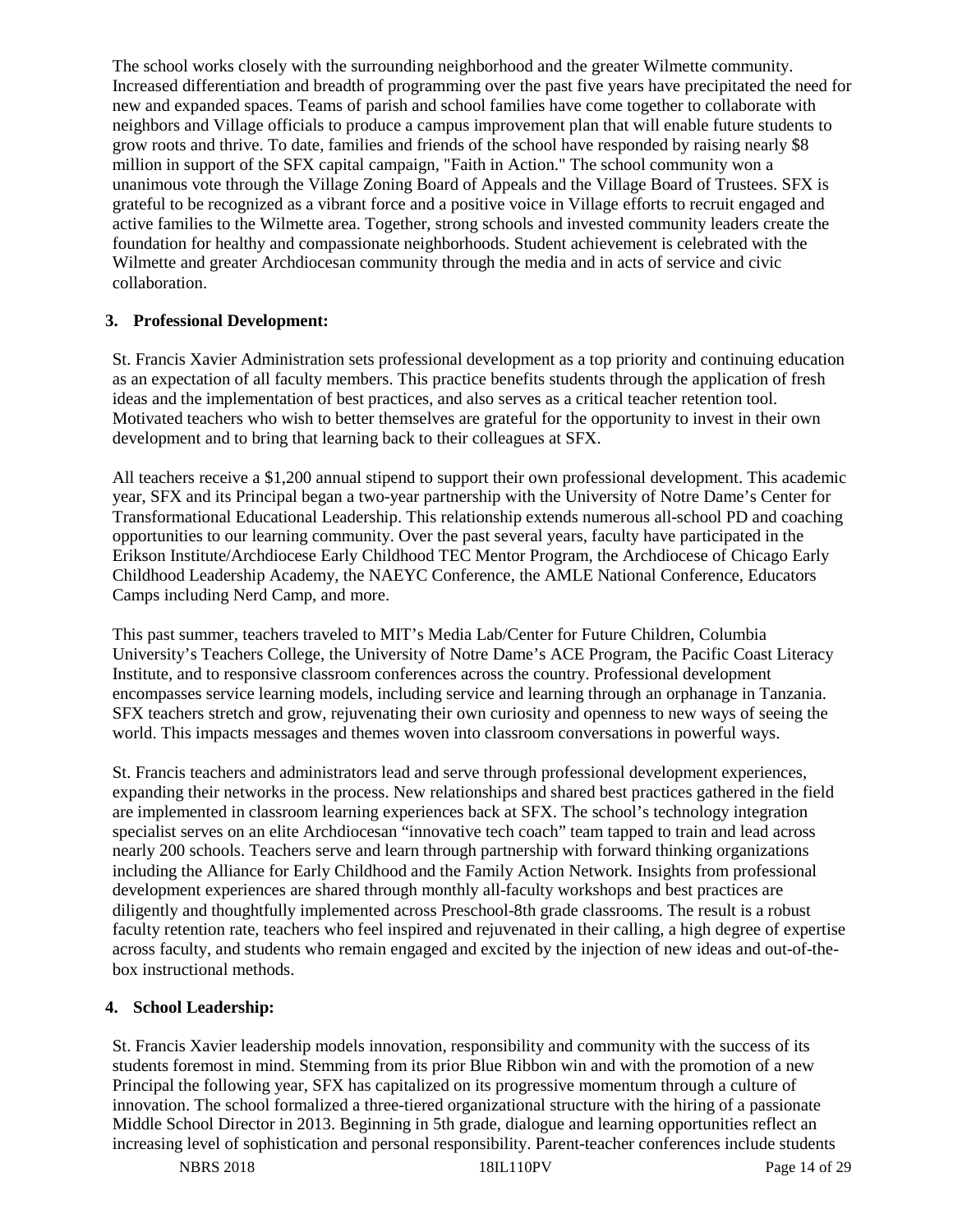to teach advocacy skills, and management of classroom communications shift from parent-focused blogs to student-managed apps and resources to promote high school readiness.

Innovation is a hallmark of SFX leadership. In 2012, the school hired a specialist to build a communications framework allowing teachers, parents and administration to maintain professional and easily-facilitated dialogue. This strategic change allows administration to share information that supports student learning at home, promotes safety, shares successes, and builds community. Flexible learning spaces are carved out of limited facilities: an outdoor classroom emerged last year through the construction of custom benches encircling mature trees outside Middle School halls, and an EPIC Studio and reading specialist work space were created several years ago by transforming oversized hallways into bright, openconcept learning centers. Teachers frequently transform roles where improved student outcomes meet personal teaching development goals. Several homeroom teachers, for example, have evolved into floating specialists to address areas where students demonstrate need for depth and differentiation.

Faculty models personal responsibility and demands the same from students. Administrators and teachers take time out on a daily basis to conference in informal settings when a critical teaching moment calls for compassion, tough love or celebration. St. Francis draws on its identity as a Catholic school to develop students of superior character and to cultivate school leaders who uphold high moral standards.

Community is valued and supported through the school's leadership structure. The Principal participates actively with all members of the school's learning community, partnering with the Pastor to set policy, meeting monthly with School Board and HSO (Home School Organization) Leadership to accept counsel and provide updates, and convening with faculty regarding planning and student wellness. Faculty and parents participate in a myriad of committees with the goal of building community, advancing learning outcomes, funding school programs, and providing service to others.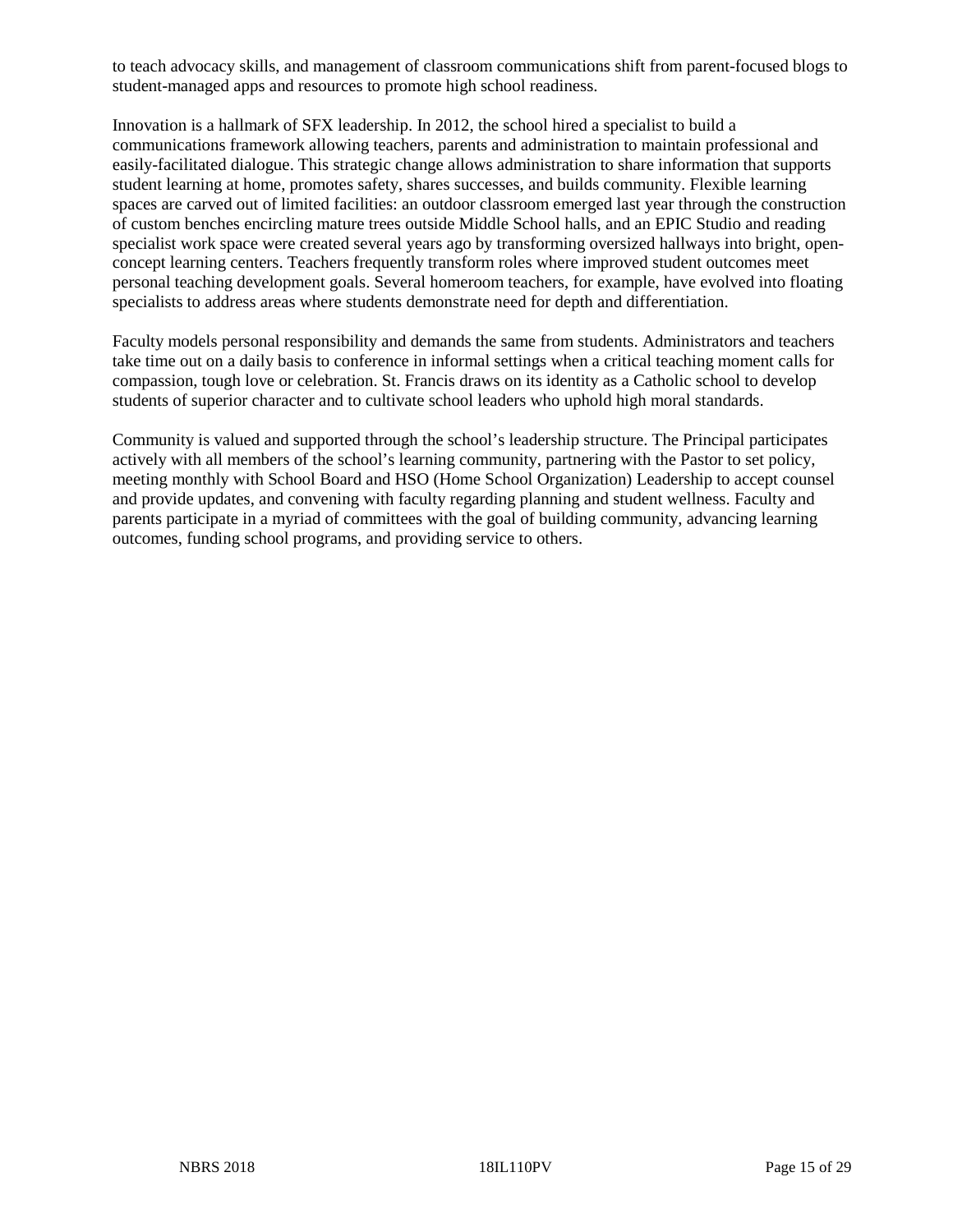SFX developed its EPIC framework in 2013 to promote the spirit of Exploration, Play, Invention and Creativity within its learning community. EPIC lends these themes shape, scope and purpose so that faculty can make intuitive connections between mission, curriculum, and the desire to engage and inspire students of all ages. Students ladder these tools and moments back to their school's mission and values, making concepts "stick" and migrating learning to a higher level.

EPIC calls Educators and Parents to Inspire our Children by working as a team. When teachers and parents are engaged by a strategic learning framework, the entire community benefits—not only students. EPIC invites children to innovate and grow in ways that reinforce leadership, school ambassadorship and integrity—paired with a sense of responsibility. Teachers are motivated by opportunities for professional development and resources that bring innovative learning experiences into classrooms.

EPIC yields success through collaboration of parents, students and teachers. Teachers apply for grants from the Make an EPIC Difference Fund. This parent-founded fund enables resources to support sustainable programs across a range of disciplines. Teacher proposals are submitted in: Faith & Leadership, Exploration & Inquiry, Movement & Play, Creativity & Collaboration in the Arts, Invention & Critical Thinking, and Professional Growth & Development. These programs infuse innovation into the school's DNA. SFX has benefitted from the RED campaign, an annual Poet-in-Residence program, EPIC equipment and family playtime scheduled during winter months, access to groundbreaking tech tools, and a partnership with faithbased schools that builds bridges of understanding across Muslim, Jewish and Christian student populations.

EPIC is unique because of its intrinsic ability to connect the dots between the importance of play and innovation and the need to frame the development of curious learners within the values of the greater learning community. It grounds forward-thinking principles and learning opportunities in values to help nurture leaders with a conscience, and the selection of careers driven not only by interest and talent but also by compassion. Evidence of EPIC's success is plentiful. In addition to an overwhelming family response to the Make an EPIC Difference Fund, SFX has also noted the impact to recruiting and retention efforts. New families cite EPIC as a key attraction that demonstrates how St. Francis puts values into action through learning. EPIC reinforces the benefit of Catholic education through obvious connections between values (the hallmark of a parish school) and a progressive education.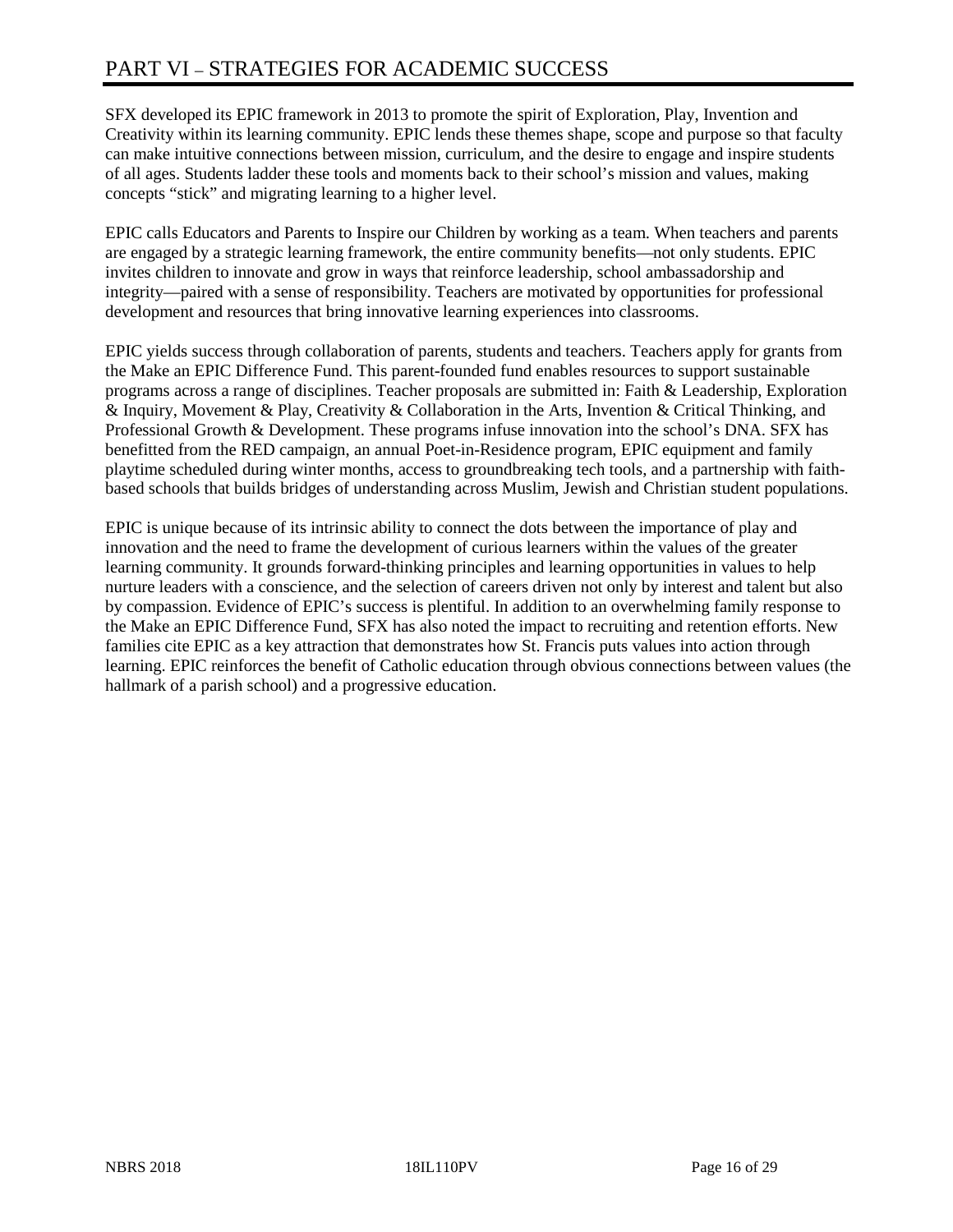# PART VII – NON-PUBLIC SCHOOL INFORMATION

1. Non-public school association(s): Catholic

Identify the religious or independent associations, if any, to which the school belongs. Select the primary association first.

| 2. | Does the school have nonprofit, tax-exempt $(501(c)(3))$ status?                                       | Yes X  | No. |
|----|--------------------------------------------------------------------------------------------------------|--------|-----|
| 3. | What is the educational cost per student?<br>(School budget divided by enrollment)                     | \$7715 |     |
| 4. | What is the average financial aid per student?                                                         | \$299  |     |
| 5. | What percentage of the annual budget is devoted to<br>scholarship assistance and/or tuition reduction? | 4%     |     |
| 6. | What percentage of the student body receives<br>scholarship assistance, including tuition reduction?   | 7%     |     |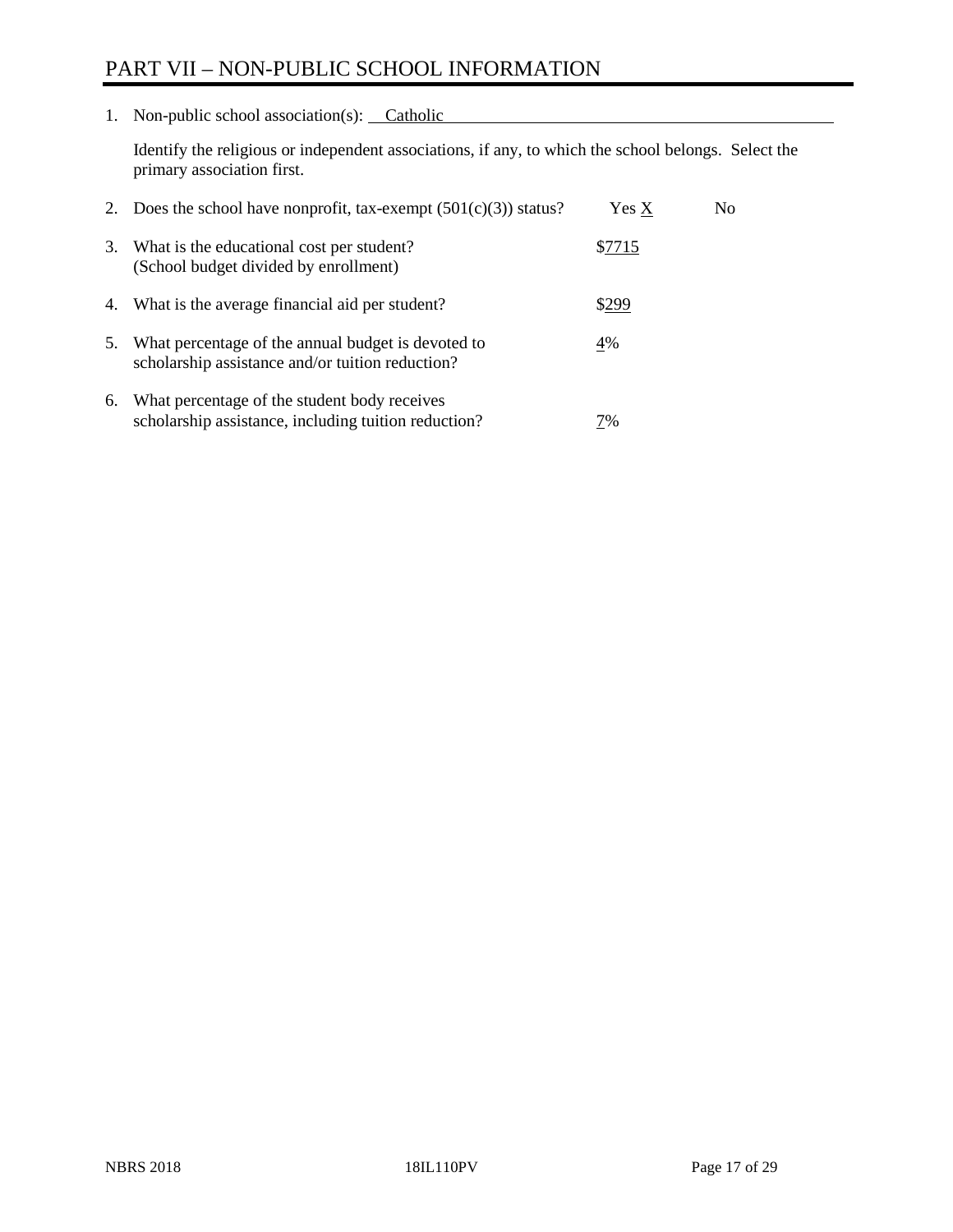# PART VIII – ASSESSMENT RESULTS FOR NORM-REFERENCED TESTS

#### **REFERENCED BY NATIONAL NORMS**

| <b>Subject:</b> Math                  | <b>Test:</b> ACT Aspire     | Grade: 3                 |
|---------------------------------------|-----------------------------|--------------------------|
| <b>Edition/Publication Year: 2016</b> | <b>Publisher:</b> ACT, Inc. | Scores are reported here |
|                                       |                             | <b>as:</b> Scaled scores |

| School Year                                | 2016-2017 |
|--------------------------------------------|-----------|
| Testing month                              | Apr       |
| <b>SCHOOL SCORES</b>                       |           |
| <b>Average Score</b>                       | 416       |
| Number of students tested                  | 54        |
| Percent of total students tested           | 100       |
| Number of students alternatively assessed  |           |
| Percent of students alternatively assessed |           |
| <b>SUBGROUP SCORES</b>                     |           |
| 1. Other 1                                 |           |
| <b>Average Score</b>                       |           |
|                                            |           |
| Number of students tested                  |           |
| 2. Other 2                                 |           |
| <b>Average Score</b>                       |           |
| Number of students tested                  |           |
| 3. Other 3                                 |           |
| <b>Average Score</b>                       |           |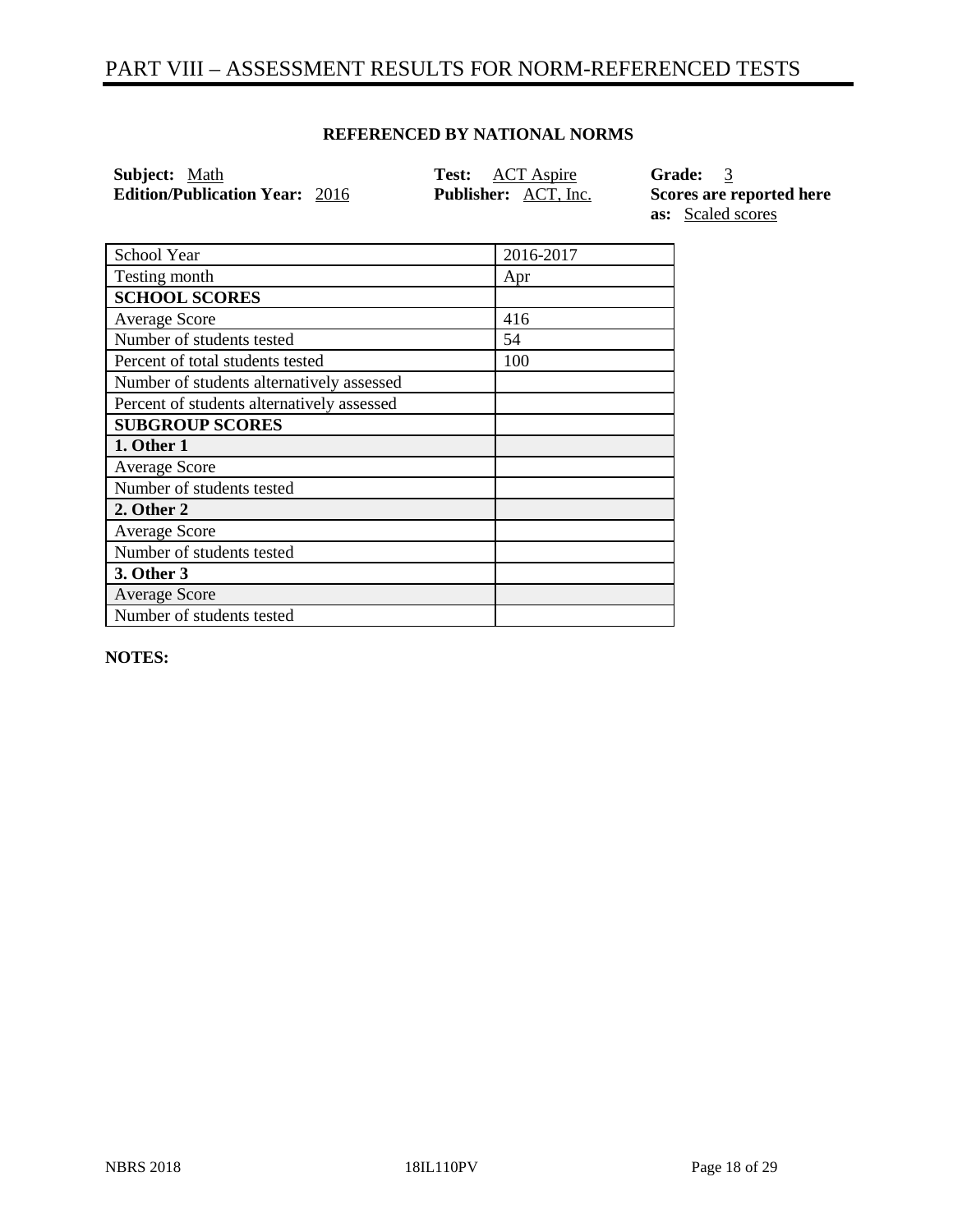| <b>Subject:</b> Math                  | <b>Test:</b> ACT Aspire     | <b>Grade:</b> 4          |
|---------------------------------------|-----------------------------|--------------------------|
| <b>Edition/Publication Year: 2016</b> | <b>Publisher:</b> ACT, Inc. | Scores are reported here |
|                                       |                             | <b>as:</b> Scaled scores |

| School Year                                | 2016-2017 |
|--------------------------------------------|-----------|
| Testing month                              | Apr       |
| <b>SCHOOL SCORES</b>                       |           |
| <b>Average Score</b>                       | 420       |
| Number of students tested                  | 38        |
| Percent of total students tested           | 100       |
| Number of students alternatively assessed  |           |
| Percent of students alternatively assessed |           |
| <b>SUBGROUP SCORES</b>                     |           |
| 1. Other 1                                 |           |
| <b>Average Score</b>                       |           |
| Number of students tested                  |           |
| 2. Other 2                                 |           |
| <b>Average Score</b>                       |           |
| Number of students tested                  |           |
| 3. Other 3                                 |           |
| <b>Average Score</b>                       |           |

**NOTES:** 

Number of students tested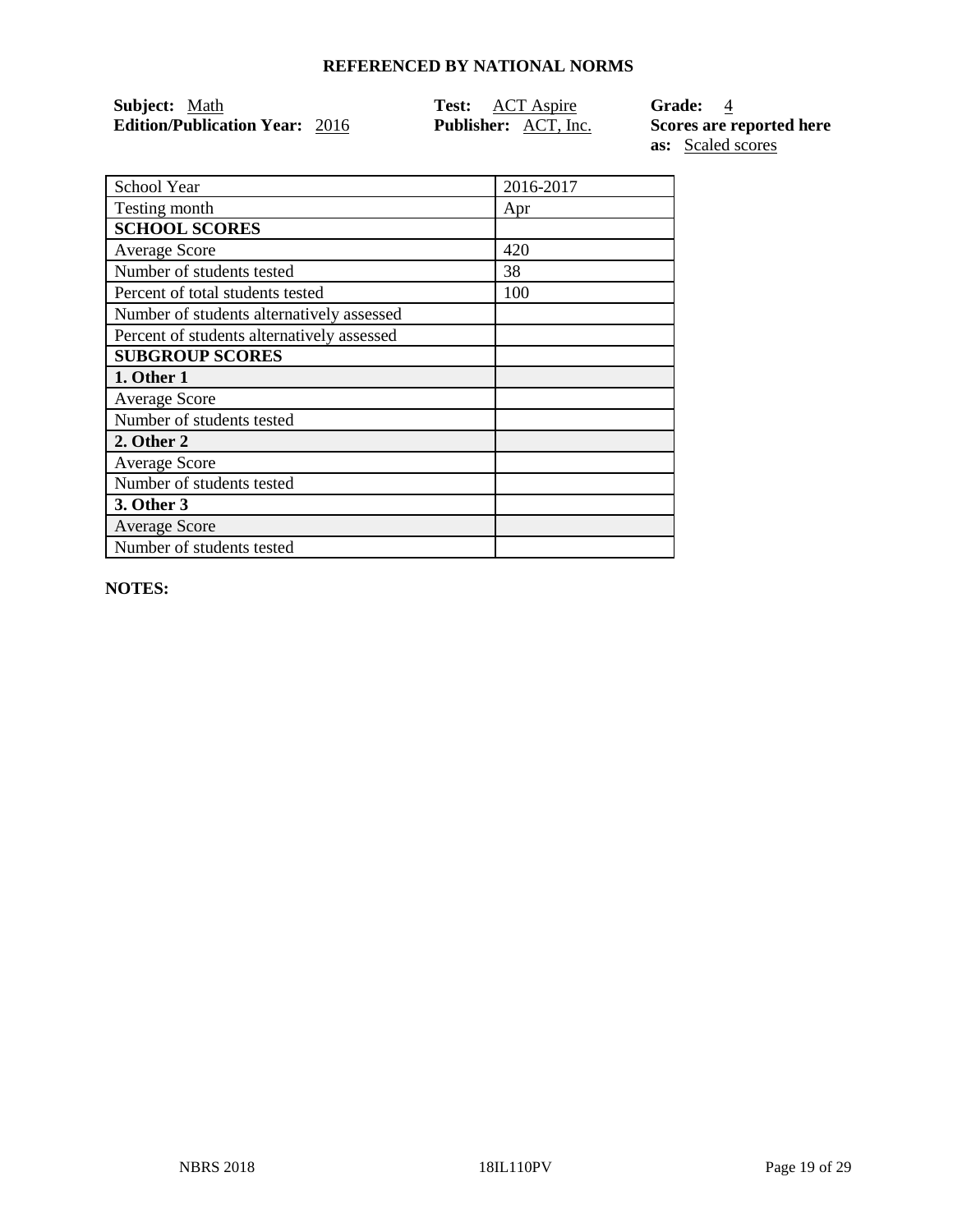| <b>Subject:</b> Math                  | <b>Test:</b> ACT Aspire     | <b>Grade:</b>            |
|---------------------------------------|-----------------------------|--------------------------|
| <b>Edition/Publication Year: 2016</b> | <b>Publisher:</b> ACT, Inc. | Scores are reported here |
|                                       |                             | <b>as:</b> Scaled scores |

School Year 2016-2017 Testing month Apr **SCHOOL SCORES** Average Score 421 Number of students tested 45 Percent of total students tested 100 Number of students alternatively assessed Percent of students alternatively assessed **SUBGROUP SCORES 1. Other 1** Average Score Number of students tested **2. Other 2** Average Score Number of students tested **3. Other 3** Average Score Number of students tested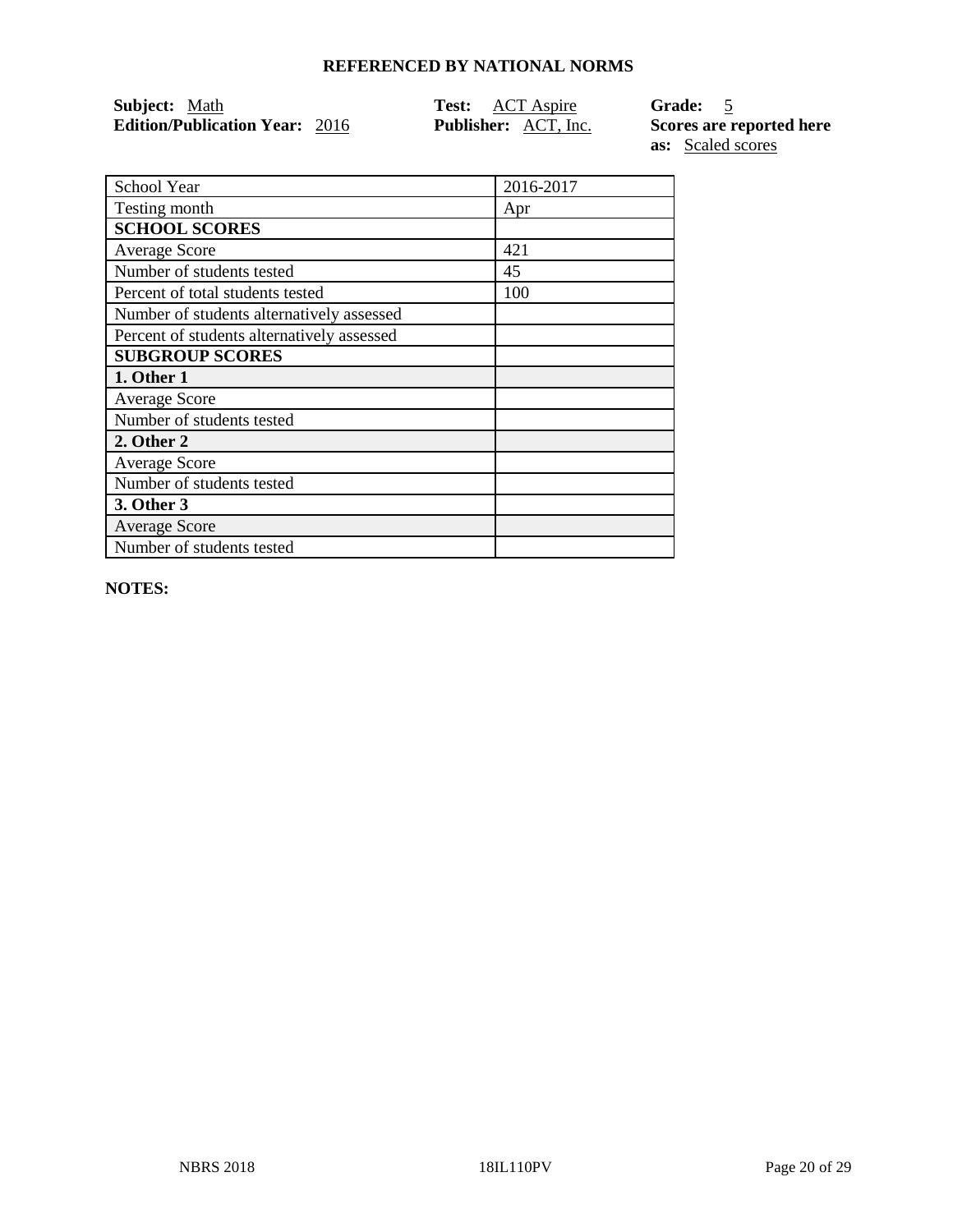| <b>Subject:</b> Math                  | <b>Test:</b> ACT Aspire     | Grade: 6                 |
|---------------------------------------|-----------------------------|--------------------------|
| <b>Edition/Publication Year: 2016</b> | <b>Publisher:</b> ACT, Inc. | Scores are reported here |
|                                       |                             | <b>as:</b> Scaled scores |

School Year 2016-2017 Testing month Apr **SCHOOL SCORES** Average Score 428 Number of students tested 42 Percent of total students tested 100 Number of students alternatively assessed Percent of students alternatively assessed **SUBGROUP SCORES 1. Other 1** Average Score Number of students tested **2. Other 2** Average Score Number of students tested **3. Other 3** Average Score

**NOTES:** 

Number of students tested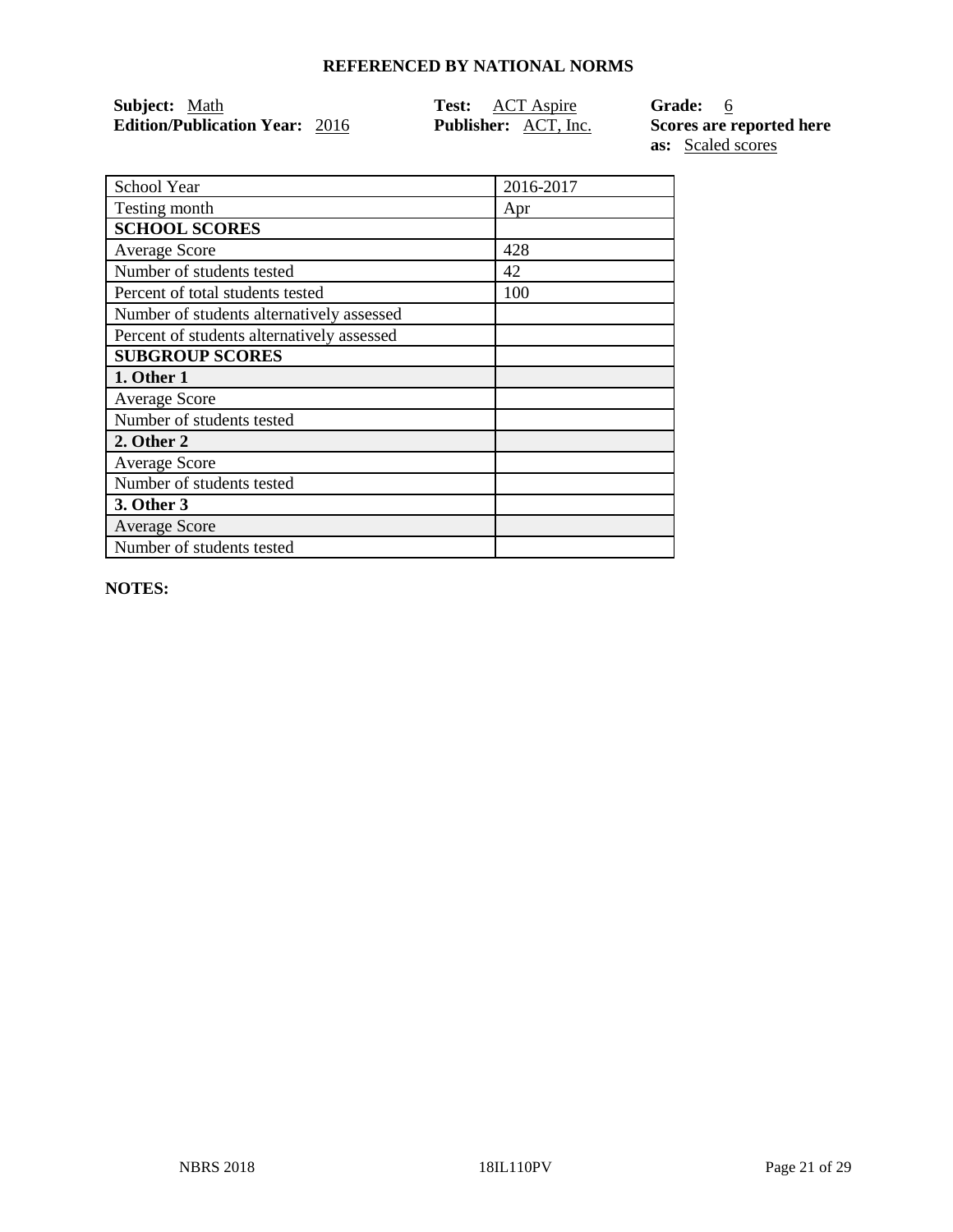| <b>Subject:</b> Math                  | <b>Test:</b> ACT Aspire     | <b>Grade:</b>            |
|---------------------------------------|-----------------------------|--------------------------|
| <b>Edition/Publication Year: 2016</b> | <b>Publisher:</b> ACT, Inc. | Scores are reported here |
|                                       |                             | <b>as:</b> Scaled scores |

| School Year                                | 2016-2017 |
|--------------------------------------------|-----------|
| Testing month                              | Apr       |
| <b>SCHOOL SCORES</b>                       |           |
| <b>Average Score</b>                       | 431       |
| Number of students tested                  | 41        |
| Percent of total students tested           | 100       |
| Number of students alternatively assessed  |           |
| Percent of students alternatively assessed |           |
| <b>SUBGROUP SCORES</b>                     |           |
| 1. Other 1                                 |           |
| <b>Average Score</b>                       |           |
| Number of students tested                  |           |
| 2. Other 2                                 |           |
| <b>Average Score</b>                       |           |
| Number of students tested                  |           |
| 3. Other 3                                 |           |
| <b>Average Score</b>                       |           |
| Number of students tested                  |           |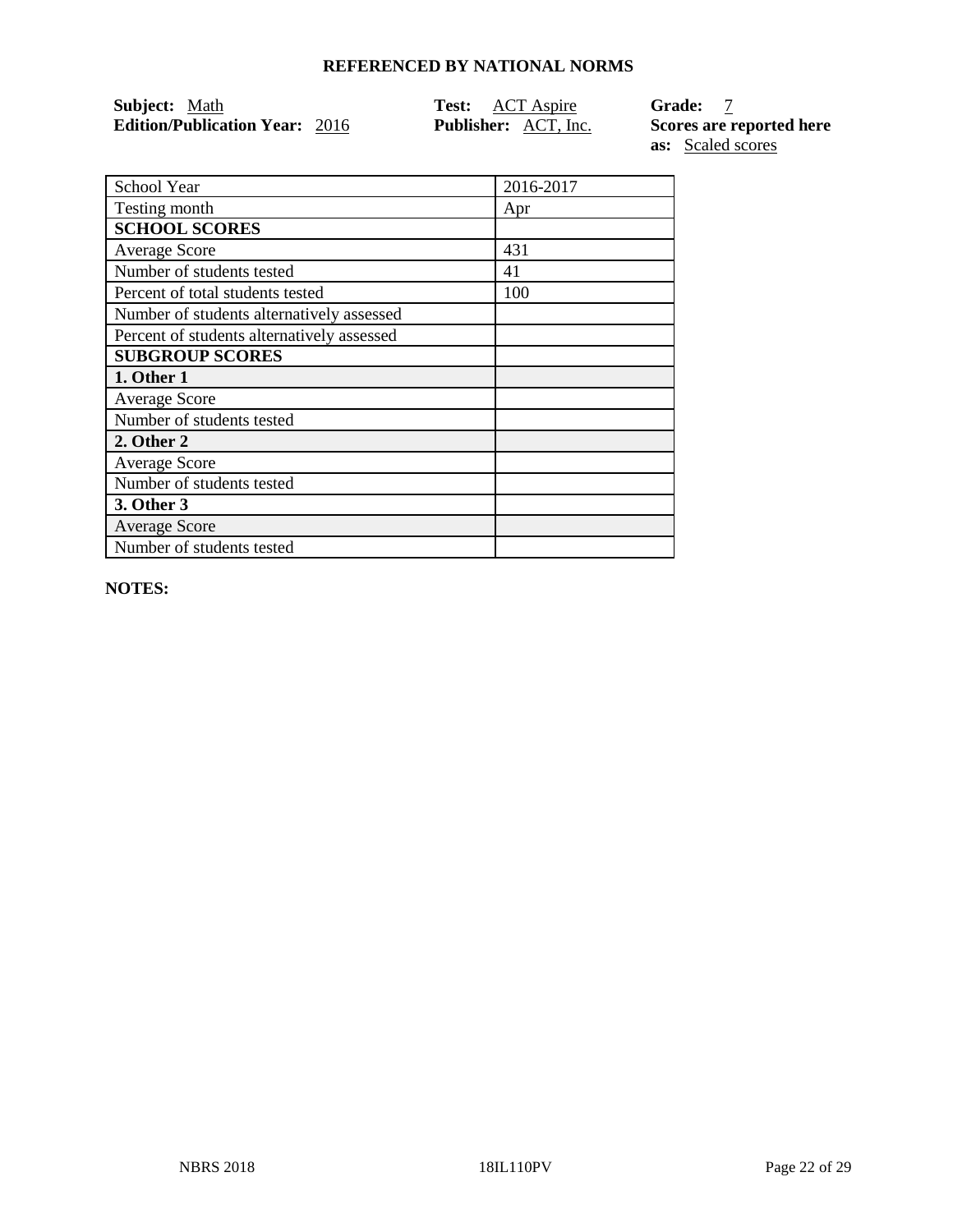| <b>Subject:</b> Math                  | <b>Test:</b> ACT Aspire     | Grade: 8                 |
|---------------------------------------|-----------------------------|--------------------------|
| <b>Edition/Publication Year: 2016</b> | <b>Publisher:</b> ACT, Inc. | Scores are reported here |
|                                       |                             | <b>as:</b> Scaled scores |

| School Year                                | 2016-2017 |
|--------------------------------------------|-----------|
| Testing month                              | Apr       |
| <b>SCHOOL SCORES</b>                       |           |
| <b>Average Score</b>                       | 432       |
| Number of students tested                  | 39        |
| Percent of total students tested           | 100       |
| Number of students alternatively assessed  |           |
| Percent of students alternatively assessed |           |
| <b>SUBGROUP SCORES</b>                     |           |
| 1. Other 1                                 |           |
| <b>Average Score</b>                       |           |
| Number of students tested                  |           |
| 2. Other 2                                 |           |
| <b>Average Score</b>                       |           |
| Number of students tested                  |           |
| 3. Other 3                                 |           |
| <b>Average Score</b>                       |           |
| Number of students tested                  |           |
|                                            |           |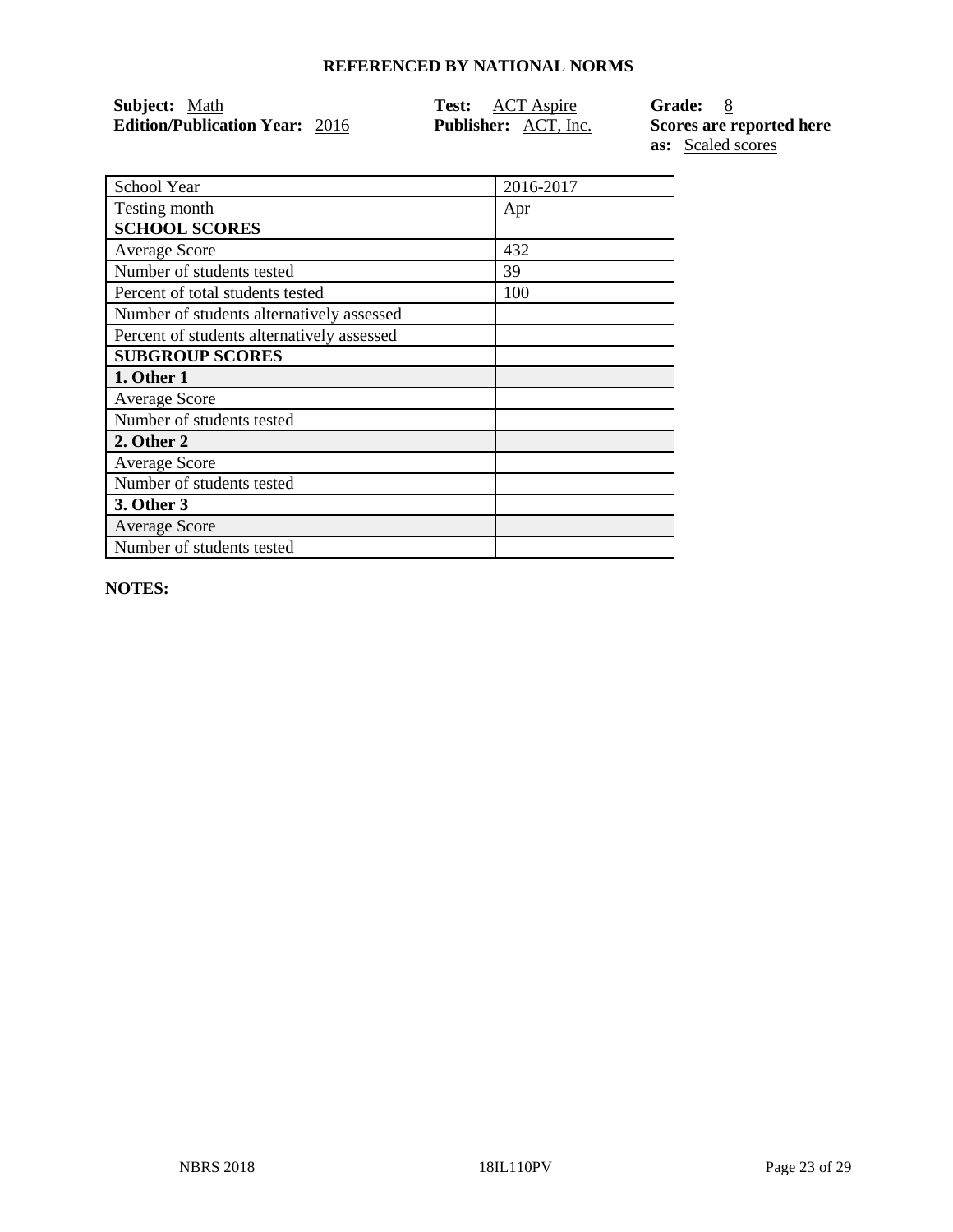| <b>Subject:</b> Reading/ELA           | <b>Test:</b> ACT Aspire     | Grade: 3                 |
|---------------------------------------|-----------------------------|--------------------------|
| <b>Edition/Publication Year: 2016</b> | <b>Publisher:</b> ACT, Inc. | Scores are reported here |

|                                            |           | as: | Scaled scores |
|--------------------------------------------|-----------|-----|---------------|
|                                            |           |     |               |
| School Year                                | 2016-2017 |     |               |
| Testing month                              | Apr       |     |               |
| <b>SCHOOL SCORES</b>                       |           |     |               |
| <b>Average Score</b>                       | 417       |     |               |
| Number of students tested                  | 54        |     |               |
| Percent of total students tested           | 100       |     |               |
| Number of students alternatively assessed  |           |     |               |
| Percent of students alternatively assessed |           |     |               |
| <b>SUBGROUP SCORES</b>                     |           |     |               |
| 1. Other 1                                 |           |     |               |
| Average Score                              |           |     |               |

**NOTES:** 

**1. Other 1** Average Score

**2. Other 2** Average Score

**3. Other 3** Average Score

Number of students tested

Number of students tested

Number of students tested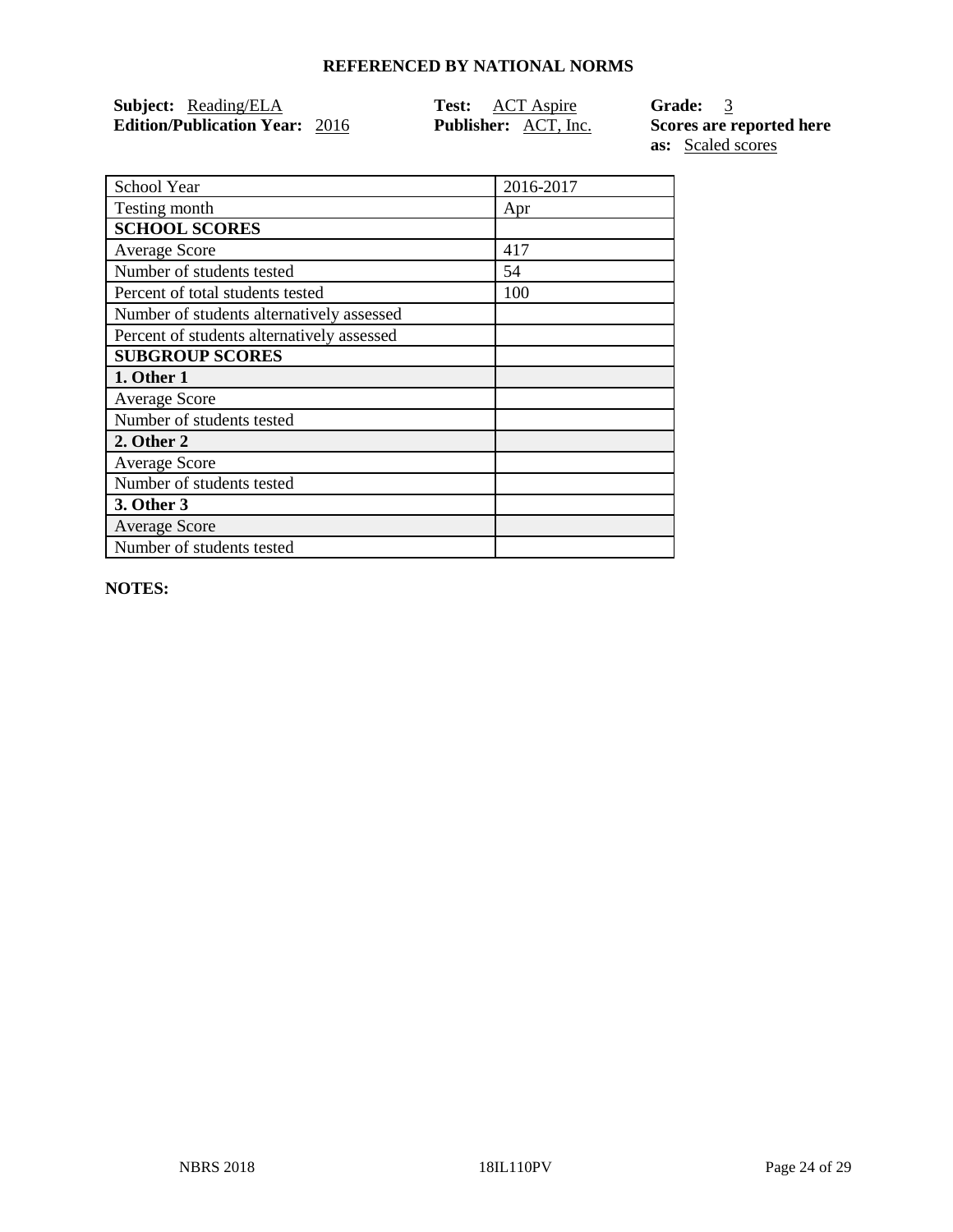| <b>Subject:</b> Reading/ELA           | <b>Test:</b> ACT Aspire     | <b>Grade:</b> 4          |
|---------------------------------------|-----------------------------|--------------------------|
| <b>Edition/Publication Year: 2016</b> | <b>Publisher:</b> ACT, Inc. | Scores are reported here |
|                                       |                             | <b>as:</b> Scaled scores |

|                                            |           | as.<br>Scaled S |
|--------------------------------------------|-----------|-----------------|
| School Year                                | 2016-2017 |                 |
| Testing month                              | Apr       |                 |
| <b>SCHOOL SCORES</b>                       |           |                 |
| <b>Average Score</b>                       | 421       |                 |
| Number of students tested                  | 38        |                 |
| Percent of total students tested           | 100       |                 |
| Number of students alternatively assessed  |           |                 |
| Percent of students alternatively assessed |           |                 |
| <b>SUBGROUP SCORES</b>                     |           |                 |
| 1. Other 1                                 |           |                 |
| $\Lambda$ romage $\Gamma$ come             |           |                 |

**NOTES:** 

**1. Other 1** Average Score

**2. Other 2** Average Score

**3. Other 3** Average Score

Number of students tested

Number of students tested

Number of students tested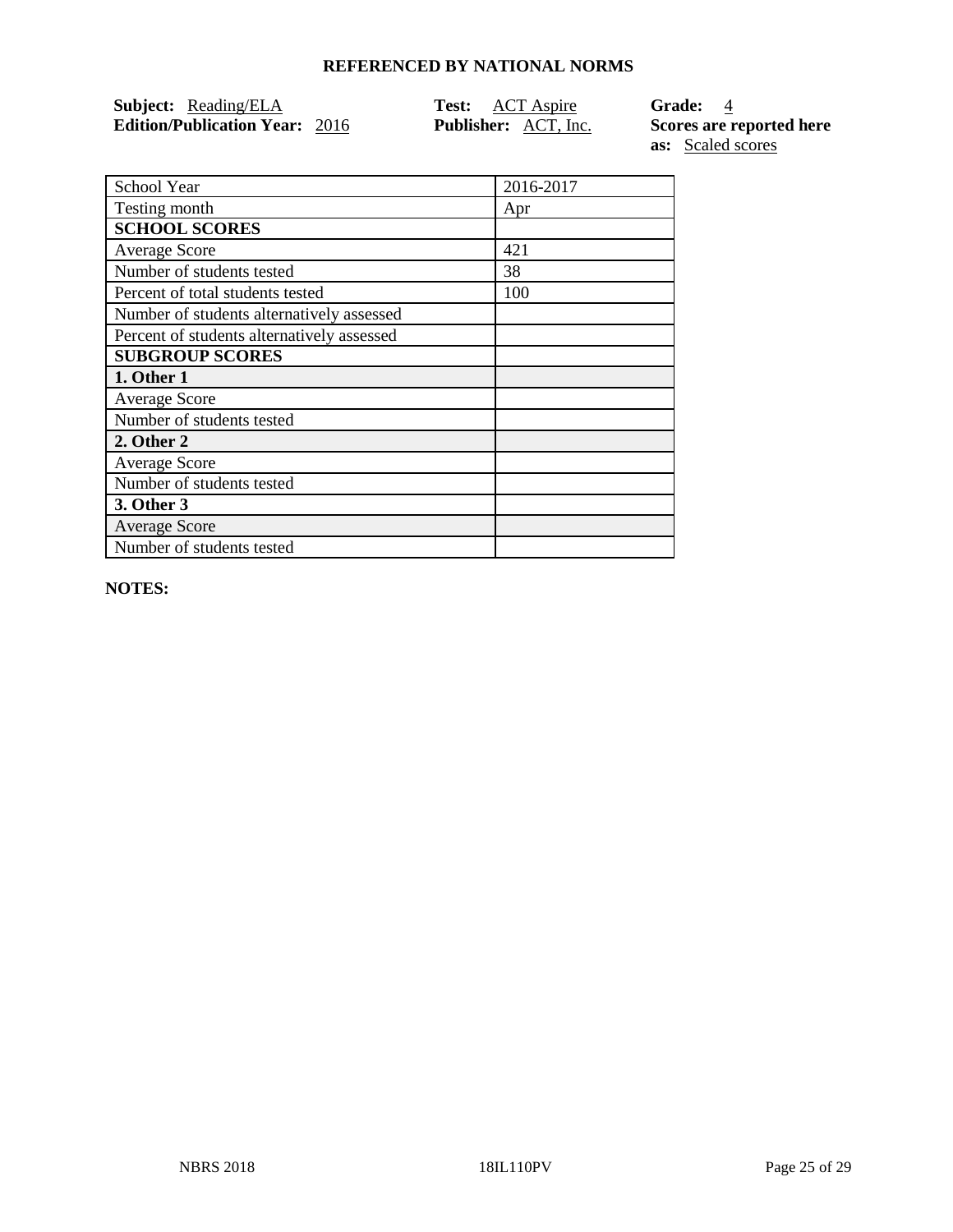| <b>Subject:</b> Reading/ELA           | <b>Test:</b> ACT Aspire     | Grade: 5                 |
|---------------------------------------|-----------------------------|--------------------------|
| <b>Edition/Publication Year: 2016</b> | <b>Publisher:</b> ACT, Inc. | Scores are reported here |
|                                       |                             | <b>as:</b> Scaled scores |

| 2016-2017 |
|-----------|
| Apr       |
|           |
| 424       |
| 45        |
| 100       |
|           |
|           |
|           |
|           |
|           |
|           |
|           |
|           |
|           |
|           |
|           |
|           |
|           |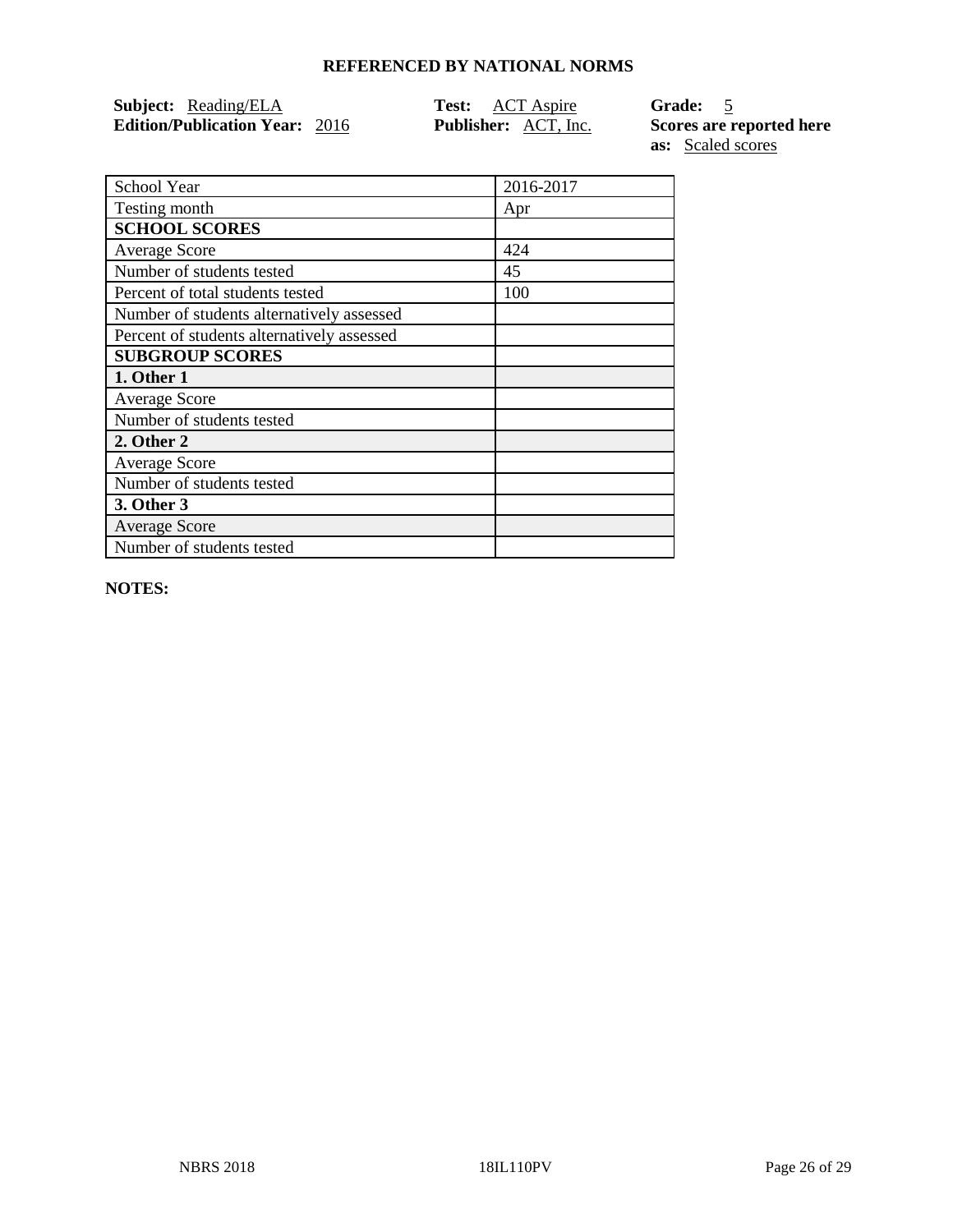| <b>Subject:</b> Reading/ELA           | <b>Test:</b> ACT Aspire     | Grade: 6                 |
|---------------------------------------|-----------------------------|--------------------------|
| <b>Edition/Publication Year: 2016</b> | <b>Publisher:</b> ACT, Inc. | Scores are reported here |

**as:** Scaled scores School Year 2016-2017

| Testing month                              | Apr |
|--------------------------------------------|-----|
| <b>SCHOOL SCORES</b>                       |     |
| Average Score                              | 425 |
| Number of students tested                  | 42  |
| Percent of total students tested           | 100 |
| Number of students alternatively assessed  |     |
| Percent of students alternatively assessed |     |
| <b>SUBGROUP SCORES</b>                     |     |
| 1. Other 1                                 |     |
| <b>Average Score</b>                       |     |
| Number of students tested                  |     |
| 2. Other 2                                 |     |
| <b>Average Score</b>                       |     |
| Number of students tested                  |     |
| 3. Other 3                                 |     |
| <b>Average Score</b>                       |     |
| Number of students tested                  |     |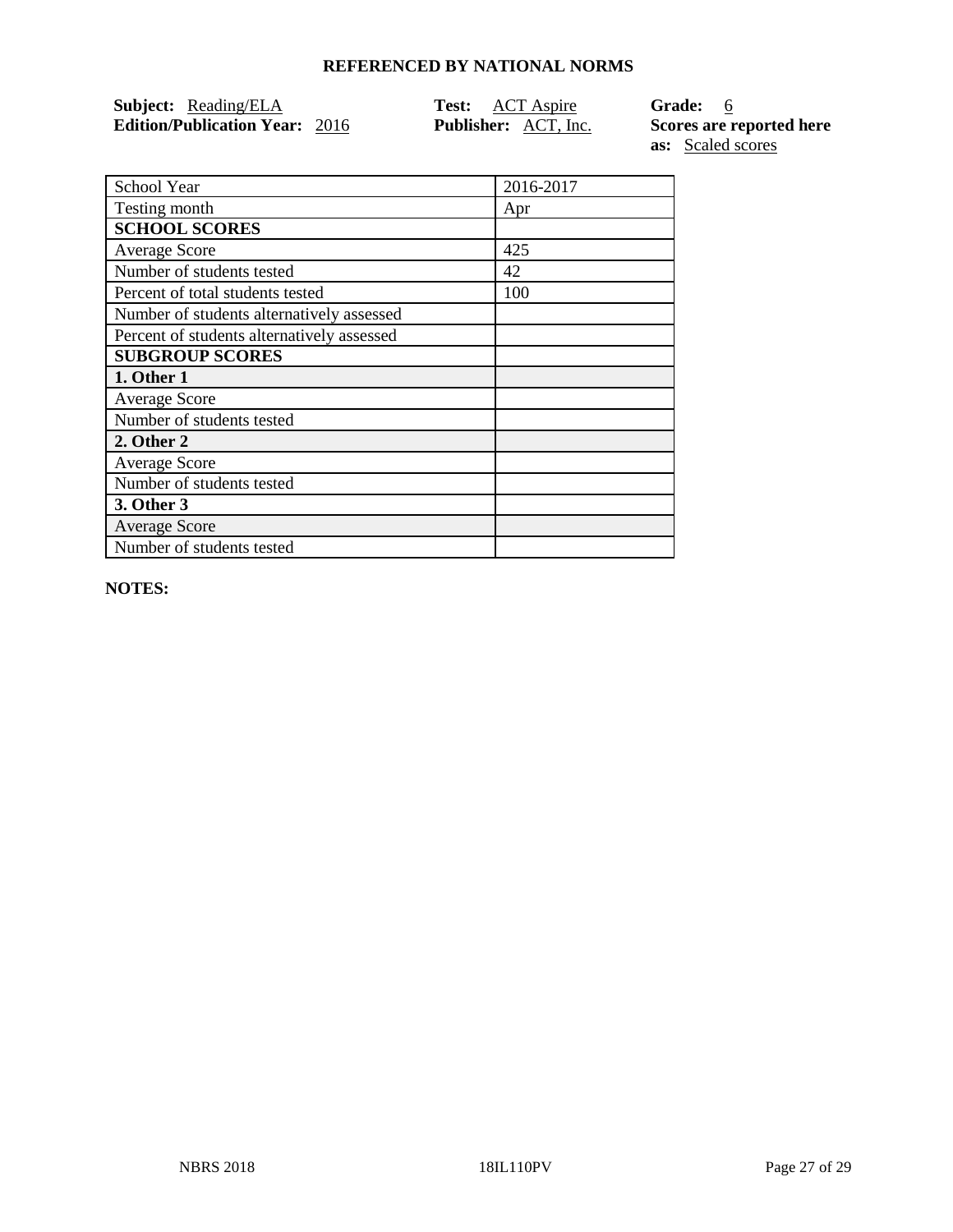| <b>Subject:</b> Reading/ELA           | <b>Test:</b> ACT Aspire     | <b>Grade:</b>            |
|---------------------------------------|-----------------------------|--------------------------|
| <b>Edition/Publication Year: 2016</b> | <b>Publisher:</b> ACT, Inc. | Scores are reported here |

| <b>Euron's abheauon Teal:</b> 2010 | $1$ upmonent, $11C1$ , $11C$ . | $DCO$ and $DCO$ and $DCO$ |
|------------------------------------|--------------------------------|---------------------------|
|                                    |                                | as: Scaled scores         |
|                                    |                                |                           |
| School Year                        | 2016-2017                      |                           |
| Testing month                      | Apr                            |                           |
| <b>SCHOOL SCORES</b>               |                                |                           |
| <b>Average Score</b>               | 426                            |                           |
| Number of students tested          | 41                             |                           |

| Testing month                              | Apr |
|--------------------------------------------|-----|
| <b>SCHOOL SCORES</b>                       |     |
| <b>Average Score</b>                       | 426 |
| Number of students tested                  | 41  |
| Percent of total students tested           | 100 |
| Number of students alternatively assessed  |     |
| Percent of students alternatively assessed |     |
| <b>SUBGROUP SCORES</b>                     |     |
| 1. Other 1                                 |     |
| <b>Average Score</b>                       |     |
| Number of students tested                  |     |
| 2. Other 2                                 |     |
| <b>Average Score</b>                       |     |
| Number of students tested                  |     |
| 3. Other 3                                 |     |
| <b>Average Score</b>                       |     |
| Number of students tested                  |     |